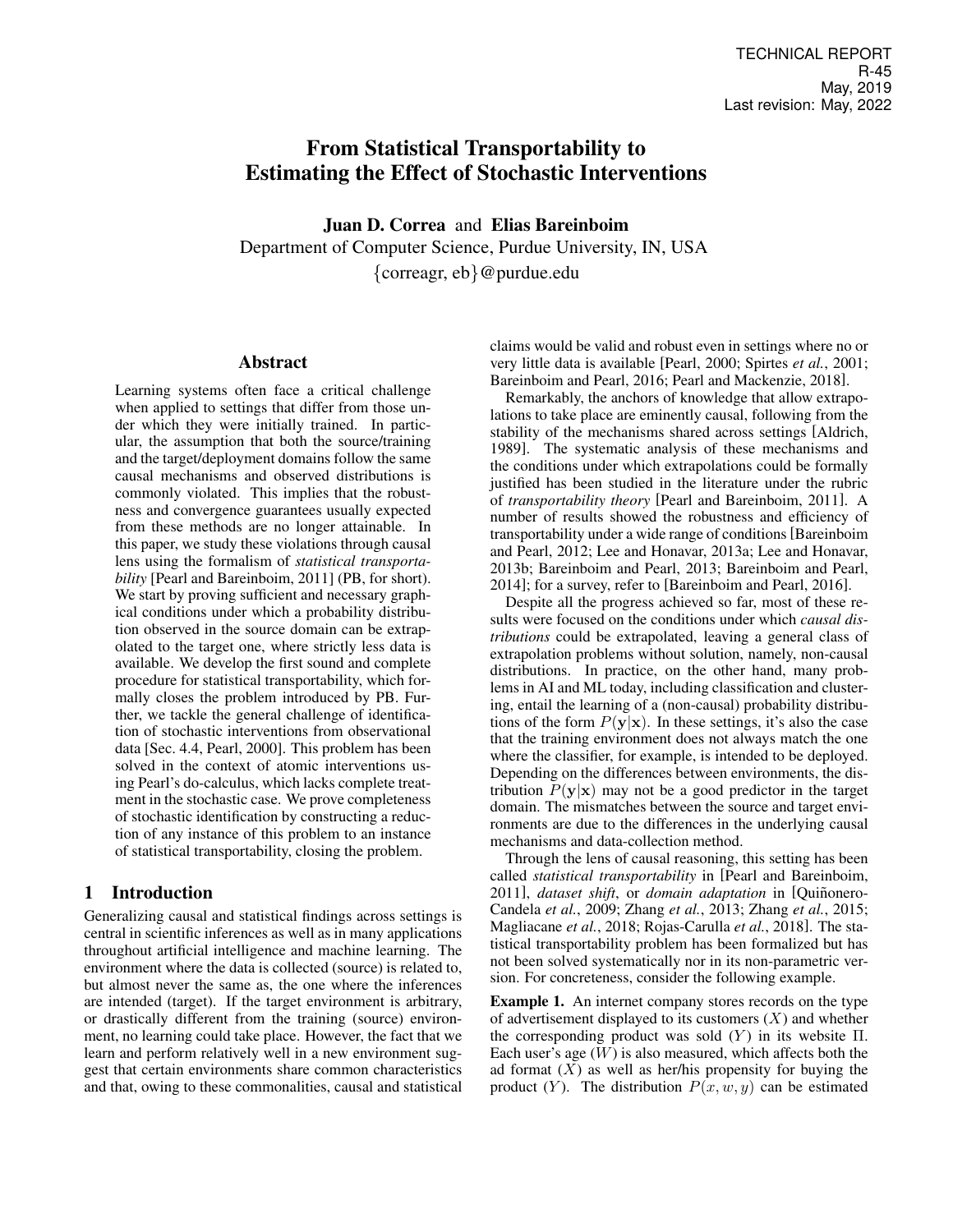from this dataset. The company plans to expand to a different country Π<sup>\*</sup> and call the data science team to help to predict Y given X,  $P^*(y|x)$ , in the new market. In transportability theory, the differences in the causal mechanisms across settings are encoded through square nodes  $(\square)$ , which will be formally defined later on. The causal diagrams shown in Fig. [1](#page-1-0) entail different statistical patterns in the data when comparing against the source, when

- C1 the age distribution  $(P^*(W))$  is significantly different,
- C2 the strategy to select the ad format  $(X)$  is different, and
- C3 the buying behavior  $(Y)$  differs, for instance, since users are less wealthy in population  $\Pi^*$ .

For case (C1), the causal analyst in the team suggests that they should use data from the Census in population  $\Pi^*$ , and estimate the new age distribution,  $P^*(w)$ . The team goes on to say that this will allow the target query  $P^*(y|x)$  to be written in a convenient form, namely,

$$
P^*(y|x) = \frac{\sum_w P(y|x, w)P(x|w)P^*(w)}{\sum_w P(x|w)P^*(w)},
$$
 (1)

The r.h.s. of the expression is estimable by combining data from the source  $(P(\mathbf{v}))$  and the smaller dataset from the target  $(P^*(w))$ . For the second case, (C2), the new strategy to select ads (i.e.,  $P^*(x|w)$ ) is needed, the team suggests, so that the effect of the new policy in  $\Pi^*$  can be assessed. It further says that, for case  $(C3)$ ,  $P^*(y|x)$  needs be obtained from scratch in  $\Pi^*$ .

The main goal of this paper is to explicate the rationale behind this analysis and, more broadly, to provide a systematic way of deciding statistical transportability in arbitrary settings. Specifically, the contributions of the paper are as follows. In Sec. [3,](#page-2-0) we develop a novel graphical decomposition of the observational distribution that takes the latent structure into account, which generalizes the celebrated *C-component* strategy. In Sec. [4,](#page-3-0) we develop a sound, complete, and efficient algorithm to decide whether a query  $P^*(y|x)$  can be transported from a combination of data in the source  $(P(\mathbf{v}))$ and target domains ( $P^*(\mathbf{w})$ ,  $\mathbf{W} \subseteq \mathbf{V}$ ). In Sec. [5,](#page-5-0) we connect the problem of identification of dynamic plans (stochastic interventions) with statistical transportability, and show a reduction that proves the completeness of the former. After all, the algorithmic treatment and completeness results proved in Sections [4](#page-3-0) and [5](#page-5-0) close two long-standing problems in causal inference, respectively, statistical transportability [\[Pearl and](#page-6-5) [Bareinboim, 2011\]](#page-6-5) and identification of dynamic plans [\[Pearl](#page-6-14) [and Robins, 1995;](#page-6-14) [Pearl, 2000,](#page-6-0) Ch. 4.4; [Dawid](#page-6-15) *et al.*, [2010\]](#page-6-15).

## 2 Preliminaries

We use as basic semantical framework of our analysis Structural Causal Models [\[Pearl, 2000,](#page-6-0) pp. 204-207], which will allow the formal articulation of the invariances needed to extrapolate findings across settings, as defined next:

Definition 1 (Structural Causal Model (SCM)). A structural causal model M is a 4-tuple  $\langle \mathbf{U}, \mathbf{V}, \mathcal{F}, P(\mathbf{u}) \rangle$ , where

- U is a set of exogenous (unobserved) variables;
- V is a set of endogenous (observed) variables;

<span id="page-1-0"></span>

Figure 1: Models where the differences between source and target domain affect different variables.

- F represents a collection of functions  $\mathcal{F} = \{f_i\}$  such that each endogenous variable  $V_i \in V$  is determined by a function  $f_i \in \mathcal{F}$ , where  $f_i$  is a mapping from the respective domain of  $U_i \cup Pa_i$  to  $V_i,$  with  $U_i \subseteq \mathbf{U}, Pa_i \subseteq \mathbf{V} \setminus \{V_i\};$
- The uncertainty is encoded through a probability distribution over the exogenous variables,  $P(\mathbf{u})$ .

Every SCM M is associated with one causal diagram represented as a directed acyclic graph where any variable in  $V_i \in V$  is a vertex, and there exists a directed edge from every variable in  $Pa_i$  to  $V_i$ . Also, for every pair  $V_i, V_j \in V$ such that  $U_i \cap U_j \neq \emptyset$ , there exists a bidirected edge between  $V_i$  and  $V_j$ . We denote this causal diagram with the letter  $\mathcal{G}$ .

A SCM M induces a probability distribution  $P(\mathbf{v})$  over the set of observed variables  $V$  such that<sup>[1](#page-1-1)</sup>

$$
P(\mathbf{v}) = \sum_{\mathbf{u}} \prod_{\{i|V_i \in \mathbf{V}\}} P(v_i \mid pa_i, u_i) P(\mathbf{u}), \quad (2)
$$

where each term  $P(v_i|pa_i, u_i)$  corresponds to the function  $f_i \in \mathcal{F}$  in the underlying structural causal model M. These functions represent autonomous mechanisms affecting only its corresponding  $V_i$ , locally [\[Aldrich, 1989\]](#page-6-4). In this paper, we operate non-parametrically, i.e., making no assumption about the particular functional form or the distribution of the unobserved variables [\[Pearl, 2000\]](#page-6-0). In this case, the only assumption is that the arguments of the functions are known as encoded through the causal diagram G.

If each exogenous  $U_i \in U$  affects only one observed variable  $V_i \in \mathbf{V}$ , the causal model is called *Markovian*. In this class of models, the joint distribution over observables can be factorized as the product of the conditional probabilities of each variable given its parents, i.e.,  $P(\mathbf{v}) = \prod_i P(v_i | pa_i)$ . Those conditional distributions provide a canonical way to parametrize a model, since once each of them is given, the whole joint distribution is characterized. In contrast, in most real-world scenarios, Markovianity rarely holds since latent variables commonly affect more than one observable. In this paper, we focus on models where Markovianity does not hold, which we call non-Markovian.

Random variables are denoted with uppercase letters (e.g, C) while their instantiations to particular values are written in lowercase (e.g,  $c$ ). Similarly, sets of variables are written in bold (e.g, C) and a vector of a value assignment to them in lowercase-bold letters (e.g., c). Following standard notation, we denote by  $\mathcal{G}_{\overline{W}X}$  the graph that is the same as  $\mathcal G$  except that the edges incoming to variables in  $W$  and the edges going out

<span id="page-1-1"></span><sup>&</sup>lt;sup>1</sup>We will assume the observational distributions satisfy positivity, that is,  $P(\mathbf{v}) > 0$  for every v.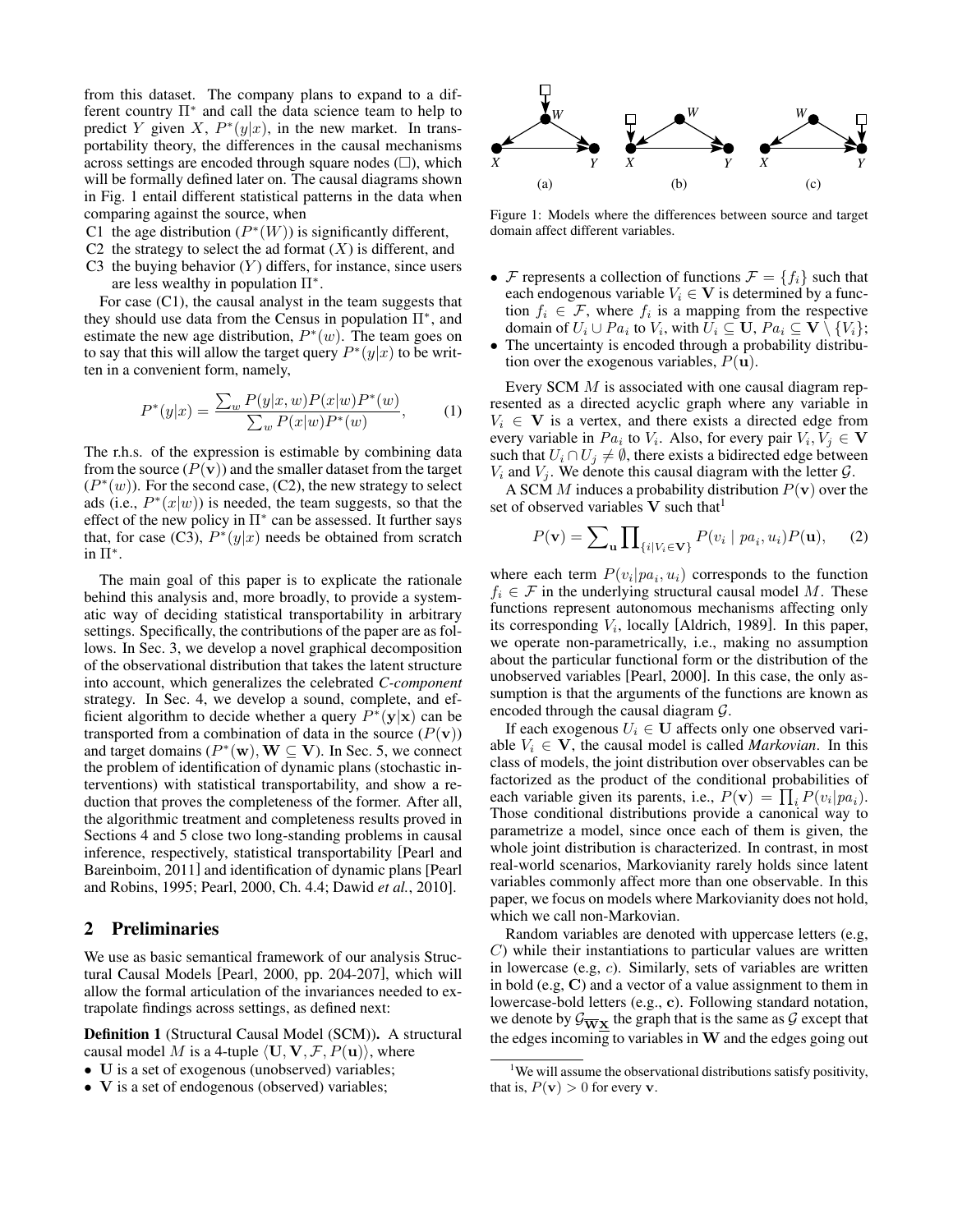from variables in **X** are removed. Let  $\mathcal{G}_{[C]}$  be the subgraph of  $G$  made only of nodes in  $C\subset V$  and the edges between them.

When considering any topological order  $V_1, \ldots, V_k$  consistent with G, let  $\mathbf{D}^{\leq i} = \{V_{d_1}, \ldots, V_{d_i}\}$  be the set of variables in  $D \subset V$  ordered before  $V_{d_i}$  (including  $V_{d_i}$ ), and  $\mathbf{D}^{>i} = \mathbf{D} \setminus \mathbf{D}^{\leq i}$  for  $i = 1, \ldots, k$ , and  $\mathbf{D}^{\leq 0} = \emptyset$ .

We define  $Pa(C)$  and  $An(C)$ , as the union of  $C \subset V$  with its parents and ancestors, respectively.

#### <span id="page-2-0"></span>3 Factorization of Non-Markovian Models

In order to find a complete method for obtaining  $P^*(y|x)$ from  $P(\mathbf{v})$  and  $P^*(\mathbf{w})$ , we will decompose both input and output distributions into small factors identifiable from data.

We introduce a strategy for decomposing distributions induced by Non-Markovian models, and derive a number of corresponding graphical and algorithmic properties. Overall, once both input and output distributions are canonically decomposed into *factors*, we solve the task if every factor of the output can be obtained from the available inputs.

Our factorization builds on constructs known as *c-factors* and *c-components* developed by [Tian and Pearl](#page-6-16) in [\(2002a;](#page-6-16) [2002b\)](#page-6-17). We start by augmenting these definitions to explicitly account for marginalization. First, let  $C, H \subseteq V$  be disjoint subsets, define the quantity  $Q[\mathbf{C} \Vert \mathbf{H}]$ , called  $c^*$ -factor, to denote the following function

$$
Q[\mathbf{C} \parallel \mathbf{H}](pa(\mathbf{c} \cup \mathbf{h}) \setminus \mathbf{h}) =
$$
  

$$
\sum_{u(\mathbf{C} \cup \mathbf{H}), h \{i \mid V_i \in \mathbf{C} \cup \mathbf{H}\}} P(v_i \mid pa_i, u_i) P(u(\mathbf{C} \cup \mathbf{H})), \quad (3)
$$

where  $pa_i$  and  $u_i$  are the sets of observable and unobservable parents of  $V_i$ , respectively; and for any set  $B \subseteq V$ , define  $U(\mathbf{B}) = \bigcup_{V_i \in \mathbf{B}} U_i$ . For consistency, we define  $Q[\emptyset \mid \cdot] = 1$ .

For the three diagrams in Fig. [1,](#page-1-0) the factor  $Q[X, W, Y \mid \emptyset]$ is equal to  $P(w)P(x|w)P(y|w, x) = P(v)$ . Similarly, the c<sup>\*</sup>factor  $Q[X, Y \parallel W] = \sum_{w} P(w) P(x|w) P(y|w, x) = P(x, y).$ On the other hand, for the non-Markovian model in Fig. [2\(a\),](#page-3-1)

<span id="page-2-5"></span>
$$
Q[Z \parallel C, D] = \sum_{u',c,d} P(z|c,u_1)P(c|u_1,u_2)P(d|u_3)P(u'), \tag{4}
$$

where  $U' = \{U_1, U_2, U_3\}$  is the corresponding set of unobserved variables represented by the bidirected edges between the pairs of observables  $(C, Z), (B, C), (B, D)$ .

To simplify the notation, whenever clear from the context, we will write  $Q[\mathbf{C} \parallel \mathbf{H}](pa(\mathbf{c} \cup \mathbf{h}) \setminus \mathbf{h})$  as  $Q[\mathbf{C} \parallel \mathbf{H}], Q[\mathbf{C} \parallel \emptyset]$ as  $Q[\mathbf{C}]$ , and whenever  $\mathbf{C} = \{V_i\}$ ,  $\mathbf{H} = \{V_j\}$ , we will write  $Q[V_i \mid V_j]$  instead of  $Q[{V_i} \mid {V_j}].$ 

Decomposing Distributions based on the Causal Graph. As functions of probability distributions, c\*-factors can, sometimes, be "factorized" depending on the variables that are marginalized out. The following definition characterize such decomposability property.

**Definition 2** (C\*-Component). Let  $G$  be a graph over variables V and let  $C, H \subseteq V$  be two disjoint subsets such that  $C \cup H = V$ . Then,  $C \cup H$  can be partitioned, relative to C, into sets  $\{(\mathbf{C}_1||\mathbf{H}_1),(\mathbf{C}_2||\mathbf{H}_2),\dots(\mathbf{C}_l||\mathbf{H}_l)\},$  such that  $\{C_1, \ldots, C_l\}$  partition **C** and  $\{H_1, \ldots, H_l\}$  partition **H**. Two variables  $V_i, V_k \in \mathbf{V}$  belong to the same  $(\mathbf{C}_i || \mathbf{H}_i)$  if there exists any path (regardless of the directionality of the arrows) between them in  $\mathcal{G}_{\mathbf{C}}$ .

For G in Fig. [2\(a\),](#page-3-1) with  $V = \{A, B, Y, Z, C, D\}$  there are two c\*-components relative to V, i.e.:  $(Z, C, B, D \| \emptyset)$  and  $(A, Y \| \emptyset)$ , which are the two disconnected subgraphs in  $\mathcal{G}_{V}$ in (Fig. [2\(b\)\)](#page-3-1). Meanwhile, for  $G_{[Y,Z,C,D]}$  in Fig. [2\(c\),](#page-3-1) where  $V = \{Y, Z, C, D\}$ , the c\*-components relative to  $\{Z, Y\}$  are  $(Y||D)$  and  $(Z||C)$ . This is clear when we look at the graph  $\mathcal{G}_{[Y,Z,C,D]Y,Z}$  where the outgoing arrows from Z and Y are removed  $(\overline{in}$  this case, the arrow is shown in grey).

The importance of the c\*-components stems from the fact that they lead to a natural decomposition of the corresponding c\*-factors, which will disentangle the latents in a fundamental way. For example, we note that the factor  $Q[Y, Z \mid\mid C, D] =$  $\sum_{\mathbf{u},c,d} P(z|c,u_1,u_2) P(c|u_1,u_2) P(d|u_3) P(y|z,d,u_4) P(\mathbf{u})$ can be decomposed as the following independent factors,

$$
\left(\sum_{u_1, u_2, c} P(z|c, u_1, u_2) P(c|u_1, u_2) P(u_1, u_2)\right) \left(\sum_{u_3, u_4, d} P(d|u_3) P(y|z, d, u_4) P(u_3, u_4)\right),\right)
$$
(5)

which is equal to  $Q[Z || C]Q[Y || D]$  (i.e., product of  $(Y || D)$ and  $(Z||C)$ ). The lemma below generalizes this property.

<span id="page-2-4"></span><span id="page-2-3"></span>**Lemma 1** (C\*-Decomposition). Let  $D \subseteq V\backslash H$ , and assume *that* **D** *is partitioned into c\*-components*  $(D_i||H_i)_{i=1,\ldots,l}$  *in the subgraph* G[D∪H] *, relative to* D*. Then we have (i)*  $Q[D \mid H]$  *decomposes as* 

<span id="page-2-1"></span>
$$
Q[\mathbf{D} \parallel \mathbf{H}] = \prod_{i} Q[\mathbf{D}_i \parallel \mathbf{H}_i]. \tag{6}
$$

<span id="page-2-6"></span>*(ii) Let a topological order of the variables in* D *be*  $V_{d_1}$  <  $\cdots$  <  $V_{d_k}$  in  $\mathcal{G}_{[\mathbf{D}\cup\mathbf{H}]}$ .

$$
Q[\mathbf{D}_j \parallel \mathbf{H}_j] = \prod_{\{i \mid V_{d_i} \in \mathbf{D}_j\}} \frac{Q[\mathbf{D}^{\leq i} \parallel \mathbf{H}]}{Q[\mathbf{D}^{\leq i-1} \parallel \mathbf{H}]}, \quad (7)
$$

*where each*  $Q[\mathbf{D}^{\leq i} \parallel \mathbf{H}]$ ,  $i = 0, 1, \ldots, k$ , is given by

<span id="page-2-2"></span>
$$
Q[\mathbf{D}^{\leq i} \, \| \, \mathbf{H}] = \sum_{\mathbf{d} \geq i} Q[\mathbf{D} \, \| \, \mathbf{H}]. \tag{8}
$$

To illustrate this lemma, suppose we are given  $Q[Y, Z \mid C, D]$ , and note that according to Eqs. [\(7\)](#page-2-1)-[\(8\)](#page-2-2),

$$
Q[Y || D] = Q[Z, Y || C, D] / \sum_{y} Q[Z, Y || C, D], (9)
$$

$$
Q[Z \parallel C] = \sum_{y} Q[Z, Y \parallel C, D] / \sum_{y,z} Q[Z, Y \parallel C, D]. \tag{10}
$$

As it turns out, it is not always possible to uniquely identify a particular c\*-factor from the available data. The following definition formalizes this notion.

Definition 3 (C\*-factor Identifiability). A c\*-factor  $Q[\mathbf{C} \Vert \mathbf{H}]$  is said to be identifiable from a causal graph G and a c\*-factor  $Q[T || L]$  if  $Q[C || H]$  can be computed uniquely from  $Q[\mathbf{T} \parallel \mathbf{L}]$ . That is, if  $Q^{M_1}[\mathbf{C} \parallel \mathbf{H}] = Q^{M_2}[\mathbf{C} \parallel \mathbf{H}]$  for every pair of models  $M_1$  and  $M_2$  that induce the same  $\mathcal G$  with  $Q^{M_1}[\mathbf{\hat{T}} \parallel \mathbf{L}] = Q^{M_2}[\mathbf{T} \parallel \mathbf{L}], Q[\mathbf{C} \parallel \mathbf{H}]$  is identifiable.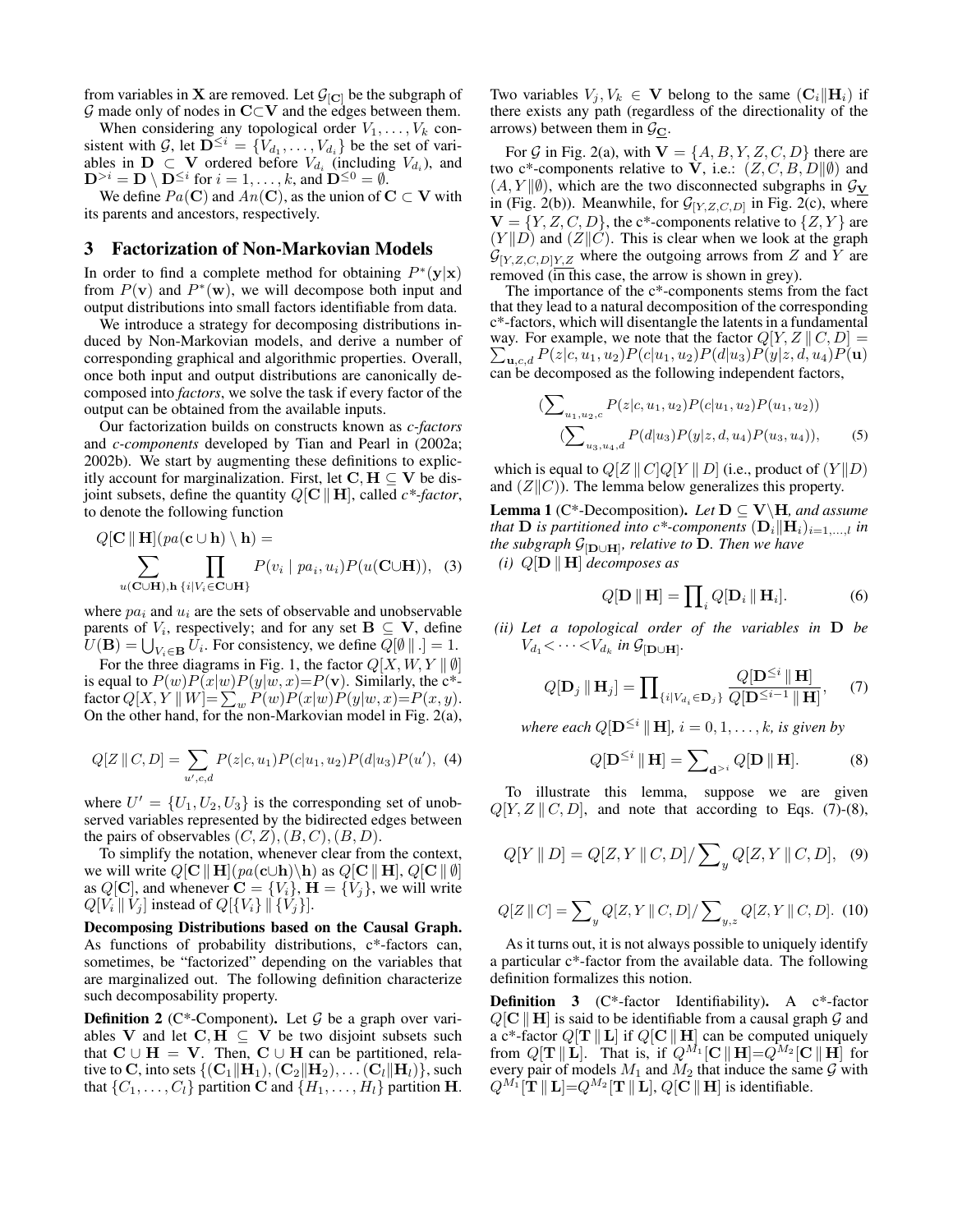<span id="page-3-1"></span>

Figure 2: [\(a\)](#page-3-1) Causal graph  $G$ , [\(b\)](#page-3-1) subgraph  $G_V$ , and [\(c\)](#page-3-1) subgraph  $\mathcal{G}_{[Y,Z,C,D]}$ . Further,  $\mathcal{G}_{[Y,Z,C,D]Y,Z}$  can be obtained from the sub-graph [\(c\)](#page-3-1) by removing the arrow  $Z \to Y$  (shown in gray).

For instance, the c\*-factor  $Q[Z \mid \emptyset]$  in Fig. [2\(a\)](#page-3-1) cannot be identified from  $Q[Z, C \parallel \emptyset]$ . In words, there exists two different SCMs  $M_1$  and  $M_2$  with the same G and generating the same  $Q[Z, C \mid \emptyset] = \sum_{u_1, u_2} P(z|c, u_1) P(c|u_1, u_2) P(u_1, u_2),$ but with different  $Q[Z \parallel \emptyset] = \sum_{u_1} P(z|c, u_1) P(u_1)$ , for some values  $z, c$ .

In Alg. [1,](#page-3-2) we develop a procedure to identify  $c^*$ -factors from other c\*-factors, which we called *Identify\**. This algorithm uses a modified version of *Identify* [\[Tian and Pearl,](#page-6-16) [2002a\]](#page-6-16) as a subroutine (for details, see Appendix A).

<span id="page-3-5"></span>**Theorem 1.**  $Q[\mathbf{C} \parallel \mathbf{H}]$  *is identifiable from*  $Q[\mathbf{T} \parallel \mathbf{L}]$  *in*  $\mathcal{G}$  *if and only if Identify\* returns an expression for it.*

In words, failure of *Identify\** implies there exist SCMs  $M_1, M_2$  compatible with  $\mathcal G$  that induce the same  $Q[\mathbf{T} \parallel \mathbf{L}]$ but  $Q^{M_1}[\mathbf{C} \|\mathbf{H}](\mathbf{v}) \neq Q^{M_2}[\mathbf{C} \|\mathbf{H}](\mathbf{v})$ , for some values v.

Query Decomposition. Once the c\*-factors and components are well-understood given a specific causal graph, we turn our attention to the query distribution,  $P(y|x)$ , given by

$$
P(\mathbf{y}|\mathbf{x}) = P(\mathbf{y}, \mathbf{x}) / P(\mathbf{x}) = P(\mathbf{y}, \mathbf{x}) / \sum_{\mathbf{y}} P(\mathbf{y}, \mathbf{x}). \quad (11)
$$

The distribution  $P(y, x)$  can be expressed in terms of  $c^*$ factors, as shown in the following example.

<span id="page-3-3"></span>**Example 2.** Consider the query  $P(y|z)$  in the context of the graph in Fig. [2\(a\),](#page-3-1) we have

$$
P(y, z) = \sum_{c,d} P(y, z, c, d) = Q[Y, Z \mid Z, D] \tag{12}
$$

$$
P(z) = Q[Z \parallel C, D, Y] = Q[Z \parallel C], \tag{13}
$$

where the last equality follows from the fact that  $D, Y \notin$  $An(Z)_{\mathcal{G}_{[Z,C,D,Y]}}$ . The graph  $\mathcal{G}_{[An(Y,Z)]} = \mathcal{G}_{[Y,Z,C,D]}$  can be partitioned relative to  $\{Y, Z\}$  into c\*-components  $(Y \| D)$  and  $(Z||C)$  (the connected components in  $\mathcal{G}_{[Y,Z,C,D]Y,Z}$ , shown in Fig. [2\(c\)\)](#page-3-1), and by Lemma [1,](#page-2-3)  $Q[Y, Z \mid C, D]$  decomposes as  $Q[Z \mid C] Q[Y \mid D]$ , and

$$
P(y, z) = Q[Z || C]Q[Y || D]
$$
 (14)

The conditional distribution will be equal to

$$
P(y|z) = \frac{P(y,z)}{P(z)} = \frac{Q[Z \parallel C]Q[Y \parallel D]}{Q[Z \parallel C]} = Q[Y \parallel D]. \quad (15)
$$

Remarkably, while  $P(y, z)$  depends on  $Q[Z || C] =$  $\sum_{c} P(z|c)P(c)$  and  $Q[Y || D] = \sum_{d} P(y|z, d)P(d)$ , the query  $P(y|z)$  is independent of  $Q[Z \mid Z]$ .

#### <span id="page-3-2"></span>Algorithm 1 Identify\*(C, H, T, L,  $Q$ ,  $\mathcal{G}$ )

**Input:**  $\mathbf{C}\subseteq \mathbf{T}\subseteq \mathbf{V}$ ,  $\mathbf{H}\subseteq \mathbf{V}\setminus An(\mathbf{C})_{\mathcal{G}_{[\mathbf{C}\cup \mathbf{H}]}},$  $\mathbf{L}\subseteq\mathbf{V}\setminus\textit{An}(\mathbf{T})_{\mathcal{G}_{[\mathbf{T}\cup\mathbf{L}]}},\ Q\ =\ Q[\mathbf{T}\,\|\,\mathbf{L}],\ \text{graph}\ \mathcal{G}. \ \ \text{Assuming}$  $\mathcal{G}_{\left[\mathbf{C}\cup\mathbf{H}\right]}$  and  $\mathcal{G}_{\left[\mathbf{T}\cup\mathbf{L}\right]}$  are composed of a single c\*-component. **Output:** Expression for  $Q[\mathbf{C} \parallel \mathbf{H}]$  in terms of Q or Fail.

1:  $B = H \setminus L$ .

- 2: if  $B \neq \emptyset$  then
- 3: Let  $(C_1, H_1), (C_2, H_2), \ldots$  be the c\*-components of  $G$  relative to  $B$ , intersecting variables in  $C$ .
- <span id="page-3-7"></span>4: **return**  $\sum_{\mathbf{b}} \prod_i \text{Identity}^*(\mathbf{C}_i, \mathbf{H}_i, \mathbf{T}, \mathbf{L}, Q, \mathcal{G})$
- <span id="page-3-6"></span>5: end if
- 6: **return** *Identify*( $C, T, H, Q, G$ )

Naturally, if the joint distribution  $P(y, z, d, c, b, a)$  is available,  $P(y, z)$  is trivially computable. But, if we consider a scenario with two domains (e.g., websites),  $\Pi$  and  $\Pi^*$ , with the goal of estimating  $P^*(y|z)$  in the target domain, the previous analysis (example [2\)](#page-3-3) shows that even if the distribution  $P^*(z, c)$  and  $P(z, c)$  are different,  $P^*(y|z)$  can still be obtained from data in the source alone. A more surprising conclusion is that if there are differences across settings in the distribution of D, P ∗ (d) needs to be measured *despite* D not appearing in the query expression.

This leads to a more fundamental issue about which factors of the model are really required to compute a certain query. The following result answers this question in generality.

<span id="page-3-4"></span>**Lemma 2.** *Let*  $Y, X \subseteq V$  *be disjoint sets of variables, then* 

$$
P(\mathbf{y} \mid \mathbf{x}) = Q[\mathbf{A} \parallel \mathbf{H}]/Q[\mathbf{A} \setminus \mathbf{Y} \parallel \mathbf{H} \cup \mathbf{Y}], \quad (16)
$$

*where*  $(A \setminus Y \Vert H \cup Y)$  *is the union of the c\*-components of*  $\mathcal{G}_{[An(\mathbf{Y}\cup\mathbf{X})]}$ *, relative to* **X***, intersecting the variables in* **Y***.* 

In example [2,](#page-3-3) this maps to  $A = \{Y\}$  and  $H = \{D\}$  since  $(\emptyset||Y, D)$  is the only c\*-component relative to **Z** in  $\mathcal{G}_{[Z, Y, C, D]}$ that intersects variables in Y.

#### <span id="page-3-0"></span>4 Transporting Probabilistic Relations

In this section, we build on the machinery developed so far to decompose conditional distributions (e.g., classifiers) and extrapolate them from one domain to another, as illustrated in Example [1.](#page-0-0) This task is known as statistical transportability [\[Pearl and Bareinboim, 2011,](#page-6-5) Section 5].

In any transportability instance, the source and target domains,  $\Pi$  and  $\Pi^*$ , are modelled explicitly and assumed to be governed by two corresponding SCMs,  $M$  and  $M^*$ . Each causal model is accompanied by its corresponding causal graph, in this case,  $G$  and  $G^*$ . In the language of transportability, a special indicator variable T (drawn as squares in  $\mathcal{G}^*$ ) is used to represent differences between the two domains. A T-node points to a variable affected by unobserved factors (causal mechanism or distribution of exogenous) that are distinct across domains. Formally,  $G^*$  contains an extra edge  $T_i \rightarrow V_i$  whenever there *might* exist a discrepancy  $f_i \neq \tilde{f}_i^*$ or  $P(U_i) \neq P^*(U_i)$  between M and  $M^*$ . This also allows one to accommodate structural changes such as when  $V_i$  has a different parent set across domains.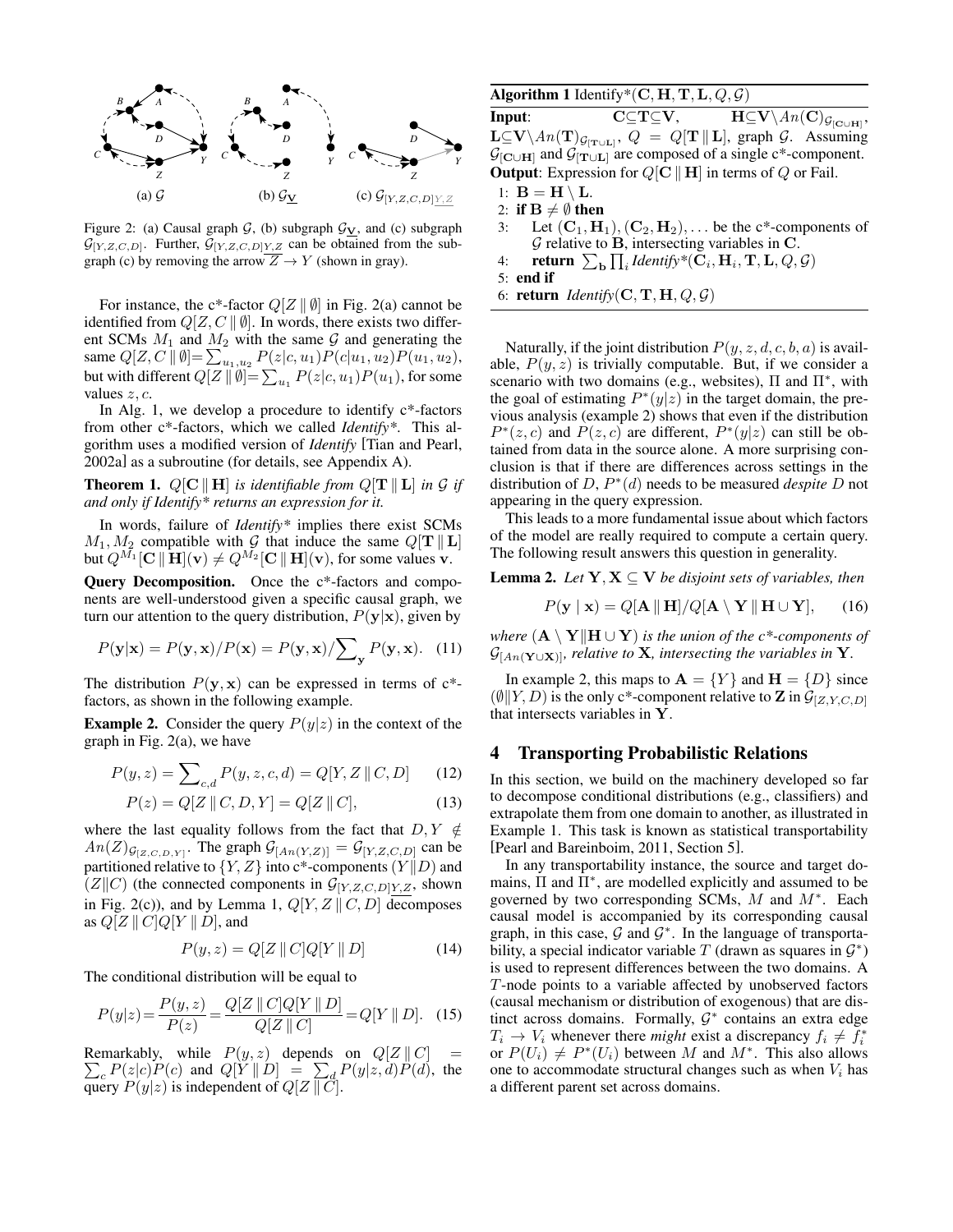<span id="page-4-1"></span>

Figure 3: Causal diagrams involved in transporting  $P^*(y|x, z)$ .

Recall case 2 from Example [1.](#page-0-0) Note that a T-node pointing to X indicates that the underlying function that assign values to  $X$  is different in the source and target domains, which implies that  $P^*(x|w) \neq P(x|w)$ . The query  $P^*(y|x)$  can be transported in this case if we have  $P^*(x, w)$  or more specifically  $P^*(x|w)$ . To see how, write the query as

$$
P^*(y|x) = \sum_{w} P^*(y|x, w) \frac{P^*(x|w)P^*(w)}{\sum_{w'} P^*(x|w')P^*(w')}.
$$
 (17)

Due to the absence of a square node pointing to  $W$  and  $Y$ in Fig. [1\(b\),](#page-1-0) it follow that  $P^*(y|x, w) = P(y|x, w)$  and  $P^*(w) = P(w)$ , which leads to the following expression:

$$
P^*(y \mid x) = \sum_{w} P(y \mid x, w) \frac{P^*(x \mid w) P(w)}{\sum_{w} P^*(x \mid w) P(w)}, \quad (18)
$$

Eq. [\(18\)](#page-4-0) is a mixture of factors from Π and  $\Pi^*$  within the available input distributions,  $P^*(x|w)$  and  $P(w, x, y)$ .

On the other hand, the third case (Fig.  $1(c)$ ) requires one to measure  $P^*(y|x, w)$  in the target domain, which usually means having the full distribution  $P^*(y, x, w)$ . In this case, the task is done from scratch, without any transportability.

Next, we formally state the statistical transportability task.

Definition 4 (Statistical Transportability [\[Pearl and Barein](#page-6-5)[boim, 2011\]](#page-6-5)). Given two populations, Π and Π<sup>∗</sup> , characterized by probability distributions  $P$  and  $P^*$ , and causal diagrams  $\hat{G}$  and  $\mathcal{G}^*$ , respectively; a statistical relation  $R(P)$ is said to be statistically transportable from  $\Pi$  to  $\Pi^*$  over  $\mathbf{W} \subset \mathbf{V}$  if  $R(P^*)$  is identified from P,  $P^*(\mathbf{W})$ ,  $\mathcal{G}$ , and  $\mathcal{G}^*$ .

We will now focus on the general case of transporting relationships R of the form  $R(P^*) = P^*(y|x)$  for any pair of disjoint sets of variables  $X, Y \subset V$ , from inputs  $P(v)$  and  $P^*(\mathbf{w})$ . Using Lemma [2](#page-3-4) in the context of  $\Pi^*$ , we can write

$$
P^*(\mathbf{y} \mid \mathbf{x}) = \frac{Q^*[\mathbf{A} \parallel \mathbf{H}]}{Q^*[\mathbf{A} \setminus \mathbf{Y} \parallel \mathbf{H} \cup \mathbf{Y}]} = \frac{Q^*[\mathbf{A} \parallel \mathbf{H}]}{\sum_{\mathbf{y}} Q^*[\mathbf{A} \parallel \mathbf{H}]}, \quad (19)
$$

where  $Q^*$ [. || .] describes a c<sup>\*</sup>-factor in the domain  $\Pi^*$  and consistent with the corresponding causal model  $\mathcal{G}^*$ .

<span id="page-4-2"></span>Example 3. Figs. [3\(a\)](#page-4-1) and (b) represent the causal graphs in the source and target domains,  $\Pi$  and  $\Pi^*$ . The goal is to transport  $R = P^*(y|x, z)$  to a domain  $\Pi^*$  where the behavior of the variable  $Z$  depends only on  $C$ , which contrasts with the  $\Pi$ 's behavior where  $Z$  depends on an unobservable variable shared with  $Y$  (bidirected arrow). Note that the variable  $A$ in  $\Pi^*$  has an extra dependency on the value of X that is not present  $\Pi$ . Only data from  $P^*(x, a)$  is available in  $\Pi^*$ .

Due to their distinct behaviors,  $G^*$  has T-nodes pointing to Z and A (i.e.,  $\Box \rightarrow Z, \Box \rightarrow A$ ). Using Lemma [2](#page-3-4)

## <span id="page-4-5"></span>Algorithm 2 Transport\* $(\mathcal{G}, \mathcal{G}^*, \mathbf{Y}, \mathbf{X}, \mathbf{W})$

Input:  $G, G^*$  causal diagrams over a set of variables V,

- $Y, X \subseteq V$  disjoint subsets of variables,  $W \subseteq V$ . **Output**:  $P^*(y|x)$  in terms of  $P(v)$ ,  $P^*(w)$  or *Fail*.
- 1: Let  $(A||H)$  be defined as in Lemma [2](#page-3-4) with  $\mathcal{G}^*$ .
- 2: Let  $D ⊆ A∪H$  be the set of vars. pointed by *T*-nodes.
- 3: Let *I* be the set of c\*-components  $(\mathbf{A}_i||\mathbf{H}_i), i = 1, \ldots, k$ of  $\mathcal{G}^*_{{[\mathbf{A}\cup\mathbf{H}]}},$  relative to  $\mathbf{A}\cup\overline{\mathbf{(W\cap\mathbf{H})}},$  such that  $(\mathbf{A}_i\cup\mathbf{H}_i)\cap$  $\mathbf{D} = \emptyset$ , and Identify\* $(\mathbf{A}_i, \mathbf{H}_i, \mathbf{V}, \emptyset, P(\mathbf{v}), \mathcal{G}) \neq \textit{Fail};$ and let N be the rest of them.
- 4:  $\mathbf{N}_{\mathbf{A}} \leftarrow \bigcup_{(\mathbf{A}_i \parallel \mathbf{H}_i) \in N} \mathbf{A}_i$  and  $\mathbf{N}_{\mathbf{H}} \leftarrow \bigcup_{(\mathbf{A}_i \parallel \mathbf{H}_i) \in N} \mathbf{H}_i$ .
- 5: if  $N_A \nsubseteq W$  then return *Fail*.
- 6:  $Q^*[\mathbf{N}_\mathbf{A} \parallel \mathbf{N}_\mathbf{H}] \leftarrow \sum_{\mathbf{w} \setminus \mathbf{n}_\mathbf{A}} P^*(\mathbf{w}).$

7: 
$$
Q^*[\mathbf{A} \|\mathbf{H}] \leftarrow \sum_{\mathbf{w} \cap \mathbf{h}} Q^*[\mathbf{N}_{\mathbf{A}} \|\mathbf{N}_{\mathbf{H}}] \prod_{(\mathbf{A}_i \|\mathbf{H}_i) \in I} Q[\mathbf{A}_i \|\mathbf{H}_i].
$$

8: return 
$$
Q^*[\mathbf{A} \parallel \mathbf{H}] / \sum_{\mathbf{y}} Q^*[\mathbf{A} \parallel \mathbf{H}].
$$

w.r.t. R, note that the c\*-components relative to  $\{X, Z\}$  in  $\mathcal{G}_{[An(Y,Z,X)]}^*$  that contain Y is  $(X||A, Y, D)$ , yielding:

<span id="page-4-0"></span>
$$
P^*(y|x,z) = Q^*[Y,X \parallel A,D] / \sum_{y} Q^*[Y,X \parallel A,D], \quad (20)
$$

which corresponds to  $\mathbf{A} = \{Y, X\}$  and  $\mathbf{H} = \{A, D\}.$ 

If  $An(\mathbf{A}) \subseteq \mathbf{W}$ , then the given distribution  $P^*(\mathbf{w})$  includes all variables that are ancestors of the set A in the graph  $\mathcal{G}^*$ , and  $P^*(y \mid x)$  is easily estimated from  $P^*(w)$ . If this is not the case, it is possible to leverage data from the source domain  $\Pi$ , namely,  $P(\mathbf{v})$ . The key observation is that both domains Π and Π<sup>∗</sup> share some commonalities. The following lemma formalizes this notion.

<span id="page-4-6"></span>Lemma 3. *[C\*-invariance] Let* G, G <sup>∗</sup> *be a pair of graphs for*  $\langle M, M^* \rangle$ , then  $Q^*[\mathbf{C} \parallel \mathbf{H}] = Q[\mathbf{C} \parallel \mathbf{H}]$  *if*  $G^*$  *does not contain a selection node*  $T_i$  *pointing to any*  $V_i \in \mathbf{C} \cup \mathbf{H}$ *.* 

In words, if there is no  $T$ -node pointing to any variable in a set  $C \cup H$  in  $\mathcal{G}^*$ , the c\*-factor  $Q^*[\mathbf{C} \Vert \mathbf{H}]$  is invariant and can, therefore, be transported from the source do-main. In example [3,](#page-4-2) the c\*-factor  $Q^*[Y \mid D]=Q[Y \mid D]$ , while  $Q^*[X, A \parallel \emptyset]$  may be different than  $Q[X, A \parallel \emptyset]$ .

<span id="page-4-3"></span>Let  $D \subseteq A \cup H$  be the subset of variables involved in Eq. [\(19\)](#page-4-3) that are pointed by T-nodes in  $\mathcal{G}^*$ . Then, factors involving variables in D need to be obtained from  $P^*(\mathbf{w})$ , which is equivalent to  $Q^*[\mathbf{W} \mid An(\mathbf{W}) \backslash \mathbf{W}].$ 

Let  $N$  be the set of  $c^*$ -components in the graph  $\mathcal{G}_{[An(\mathbf{A}\cup\mathbf{H})]}^*$ , relative to  $\mathbf{A}\cup(\mathbf{W}\cap\mathbf{H})$ , that intersect any variable in **D** or those that cannot be identified from  $P(\mathbf{v})$ . Let  $\mathbf{N}_{\mathbf{A}} = \bigcup_{(\mathbf{A}_i \parallel \mathbf{H}_i) \in N} (\mathbf{A}_i)$  and  $\mathbf{N}_{\mathbf{H}} = \bigcup_{(\mathbf{A}_i \parallel \mathbf{H}_i) \in N} (\mathbf{H}_i)$ .

In Example [3,](#page-4-2)  $\mathcal{G}_{\left[\mathbf{A}\cup\mathbf{H}\right]}^{*}$  (Fig. [3\(c\)\)](#page-4-1) has, relative to  ${Y, X, A}$ , c\*-components  $(Y||D)$  and  $(X, A||\emptyset)$ . The only variable pointed by a T-node is A, so  $(N_A||N_H)$  =  $(X, A||\emptyset)$ . That need to be obtained from  $P(x, a)$ ; the following lemma characterizes this operation.

<span id="page-4-4"></span>**Lemma 4.** *Given a causal diagram*  $\mathcal{G}$ *, let*  $\mathbf{C}, \mathbf{H} \subset \mathbf{V}$  *be two disjoint subsets and*  $W \subset V$  *such that*  $H \supseteq An(C)_{\mathcal{G}_W} \setminus C$ *.*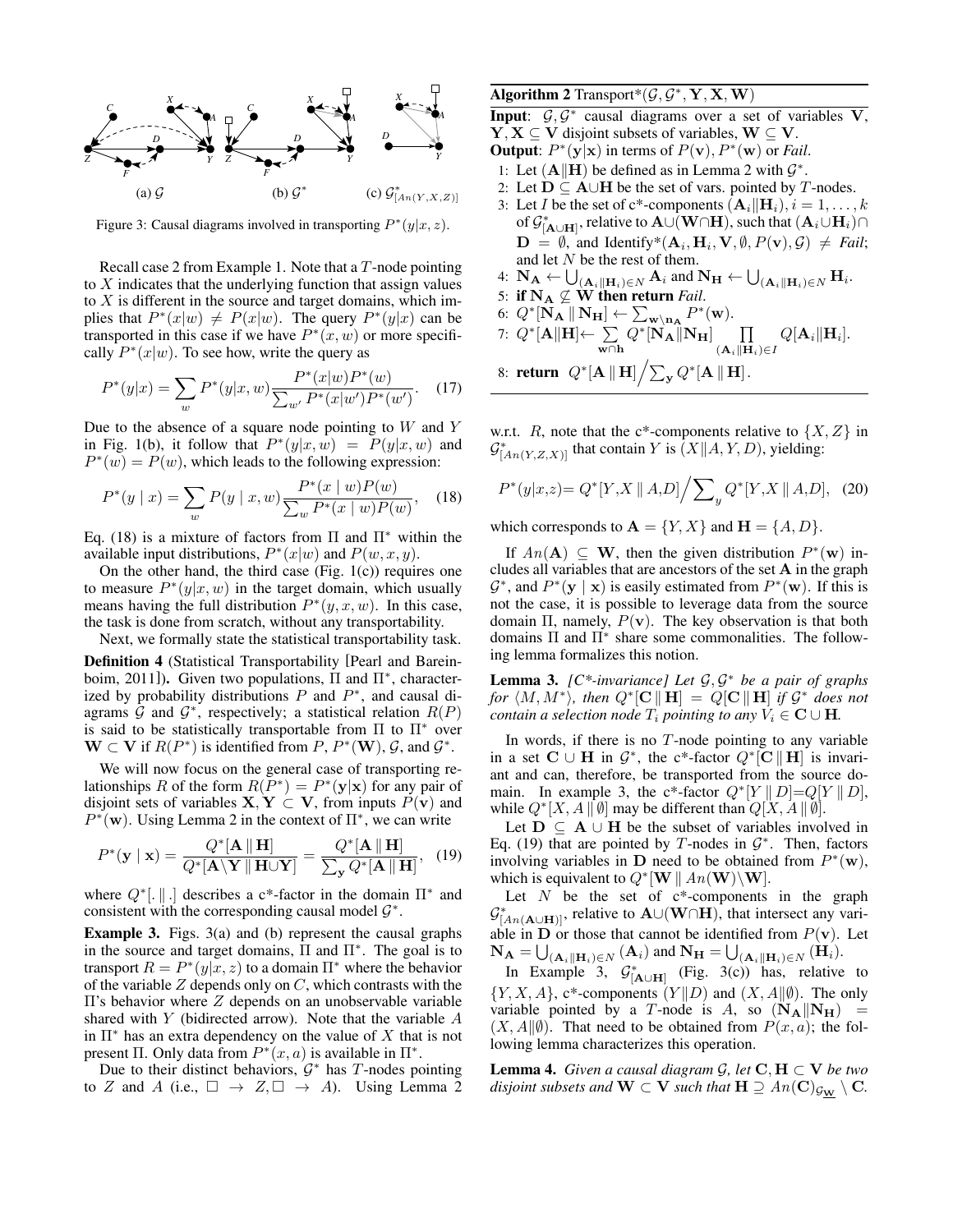*If*  $C \subseteq W$ *, then* 

$$
Q[\mathbf{C} \|\mathbf{H}] = \sum_{\mathbf{w} \setminus \mathbf{c}} P(\mathbf{w}). \tag{21}
$$

By construction  $N_H$  contains all ancestors of  $N_A$ , satisfying  $N_H \supseteq An(N_A)_{\mathcal{G}_{\mathbf{W}}^*} \setminus N_A$ . Then, if  $N_A \subseteq W$ , Lemma [4](#page-4-4) licenses

$$
Q^*[\mathbf{N}_{\mathbf{A}} \|\mathbf{N}_{\mathbf{H}}] = \sum_{\mathbf{w} \setminus \mathbf{n}_{\mathbf{A}}} P^*(\mathbf{w}). \tag{22}
$$

In our example,  $Q[X, A \mid \emptyset] = P^*(x, a)$ .

Let *I* be the c<sup>\*</sup>-components of  $\mathcal{G}_{[\mathbf{A}\cup\mathbf{H}]}^*$  not in *N*, that by definition, are all identifiable from  $P(\mathbf{v})$ . Consequently, the quantity  $Q^*[\mathbf{A} \Vert \mathbf{H}]$  is identifiable from  $P(\mathbf{v})$  and  $P^*(\mathbf{w})$  as:

$$
Q^{\ast}[\mathbf{A} \parallel \mathbf{H}] = \sum_{\mathbf{w} \cap \mathbf{h}} Q^{\ast}[\mathbf{N}_{\mathbf{A}} \parallel \mathbf{N}_{\mathbf{H}}] \prod_{(\mathbf{A}_{i} \parallel \mathbf{H}_{i}) \in I} Q[\mathbf{A}_{i} \parallel \mathbf{H}_{i}]. (23)
$$

For Example [3,](#page-4-2) we can obtain  $Q^*[Y \mid D]=Q[Y \mid D]$ , using *Identify*\* $(Y, D, \mathbf{V}, \emptyset, P(\mathbf{v}), \mathcal{G})$  and in terms of  $P(\mathbf{v})$  as

$$
Q[Y \parallel D] = \sum_{d} P(d|z) \sum_{z'} P(y|x, z', d, a) P(z'). \quad (24)
$$

And the final expression is

$$
P^*(y|x,z) = \sum_{a} P^*(a|x) \sum_{d} P(d|z) \sum_{z'} P(y|x,z',d,a) P(z'). \tag{25}
$$

We incorporate the discussion so far in the procedure *Transport\** shown in Alg. [2,](#page-4-5) which is complete for this task as given by the following statement.

<span id="page-5-3"></span>**Theorem 2.** [Completeness] The relationship  $R = P^*(y|x)$ is transportable from  $P(\mathbf{V})$ ,  $P^*(\mathbf{W})$  and  $\mathcal{G}, \mathcal{G}^*$  if and only if  $Transport*(\mathcal{G}, \mathcal{G}^*, \mathbf{Y}, \mathbf{X}, \mathbf{W})$  does not fail.

## <span id="page-5-0"></span>5 Identifying Dynamic Plans

In this section, we investigate the identifiability of dynamic plans [\[Pearl and Robins, 1995;](#page-6-14) [Pearl, 2000;](#page-6-0) [Didelez](#page-6-18) *et al.*, [2006\]](#page-6-18) and show that it can be reduced to the problem of transportability of marginals. We further show that the procedure introduced in [\[Tian, 2008\]](#page-7-2) is not only sound but complete. This closes the problem of identifiability of dynamic sequential plans since all sequential plans that are computable from observational data can be algorithmically determined.

In this setting, we assume that the observational data  $P(V)$ is collected from a SCM that induces a causal diagram  $G$  with observed variables  $V$  in domain  $\Pi$ . The goal is to determine the behavior of  $Y \subset V$  under a hypothetical intervention that changes the mechanisms of variables  $X \subset V$ , which we call domain  $\Pi^*$ . The probability distribution over V in the intervened system is  $\hat{P}^*(V)$  and the associated graph is  $\mathcal{G}^*$ . The identifiability task amounts to computing  $P^*(\tilde{\mathbf{Y}})$  in that hypothetical world using  $P(V)$ , the assumptions encoded in  $\mathcal{G}, \mathcal{G}^*$ , and knowledge about the interventions.

There are different ways of performing an intervention and changing the value of the corresponding variable, say  $X \in \mathbf{X}$ .

*Atomic or do-intervention.* The variable X is set to a constant value  $\mathbf{x}'$  in its domain, i.e.,  $P^*(x \mid pa_x^*, u_x^*) = 1_{X=x'}$ . *Conditional Intervention.* The value of X is determined as a function  $g(pa_x^*$ ), that is,  $P^*(x \mid pa_x^*, u_x^*) = 1_{X = g(pa_x^*}.$ 

<span id="page-5-5"></span><span id="page-5-2"></span>

Figure 4: Causal diagrams associated with Example [4.](#page-5-1)

*Stochastic Intervention.*  $X$  will take value  $x$  in its domain according to an externally specified probability distribution  $P^*(x \mid pa_x^*),$  namely,  $P^*(x \mid pa_x^*, u_x^*) = P^*(x \mid pa_x^*).$ 

We note that these different types of interventions can be encoded in a similar fashion using the formalism of transportability by adding T-nodes pointing to each variable in the interventional set,  $X$ . This indicates that their functions are different that those in the original system Π. Since the new intervention is part of the input of the problem,  $Q^*[\mathbf{X}] =$  $\prod_{X \in \mathbf{X}} Q^*[X]$  is available in the target domain.

<span id="page-5-1"></span>Example 4. Consider the the dynamic plan first studied in [\[Pearl and Robins, 1995\]](#page-6-14) and shown in Fig. [4\(a\).](#page-5-2) With the new transportability mapping, the goal is to assess the distribution  $P^*(y)$  in two hypothetical environments where:

- C1 the values of  $(X_1, X_2)$  have been fixed to  $(x_1, x_2)$ , in standard do-form, i.e.,  $P^*(x_1, x_2) = 1_{(X_1, X_2) = (x_1, x_2)}$ . The corresponding  $G^*$  is shown in Fig. [4\(b\).](#page-5-2)
- C2 the value of  $X_1$  is fixed to  $x_1$  and  $X_2$  is set conditionally on Z based on a function  $g(z)$ . That is,  $P^*(x_1) =$  $I_{X_1=x_1}$  and  $P^*(x_2 | z) = 1_{X_2=g(z)}$ . The corresponding  $G^*$  is shown in Fig. [4\(c\).](#page-5-2)

In [\[Pearl and Robins, 1995\]](#page-6-14), the impact of the plan in the outcome variable Y is denoted as  $P(y | \hat{x_1}, \dots, \hat{x_n})$  (written as  $P(y; \sigma_x)$  in [\[Tian, 2008\]](#page-7-2)). The following follows:

Definition 5 (Plan Identifiability). A sequential plan is said to be identifiable if  $P(y | \hat{x}_1, \dots, \hat{x}_n)$  (equivalently  $P(y; \sigma_x)$ ) is uniquely computable from the joint distribution  $P(\mathbf{v})$ , for every assignment  $(x_1, \ldots, x_n)$ .

We show next that the reduction from plan identification to transportability is indeed valid and that the corresponding completeness follows.

<span id="page-5-4"></span>**Theorem 3.** *The effect*  $P(y|\hat{x}_1,\ldots,\hat{x}_n)$  *(or,*  $P(y;\sigma_x)$ *) is equivalent to*  $P^*(y)$  *where*  $\Pi^*$  *is related to*  $G^*$  *and*  $Q^*[\mathbf{X}]$ *is determined by the corresponding intervention on* X*.*

Corollary 1. *Transport\* is complete for plan identification* given  $P(\mathbf{v})$  and  $Q^{\ast}[\mathbf{X}]$ .

Corollary 2. *The condition in Thm. 1 from [\[Tian, 2008\]](#page-7-2) is also necessary for dynamic plan identification.*

Using this result, one can immediately see that contrary to previous beliefs [\[Pearl, 2000,](#page-6-0) pp.120], and as hinted by [\[Tian,](#page-7-2) [2008\]](#page-7-2), the plan in Example [4\(](#page-5-1)C2) is not identifiable from  $P(\mathbf{v})$  and  $\hat{Q}^{\ast}[\mathbf{X}]$ . While case (C1), associated with Fig. [4\(b\),](#page-5-2) can be solved using do-calculus [\[Pearl, 1995\]](#page-6-19), the extra edge  $Z \rightarrow X_2$  in Fig. [4\(c\)](#page-5-2) (C2) makes  $X_1$  and Y dependent conditional on  $X_2$ , hence the same derivation strategy does not work (see non-identifiability proof in Appendix C).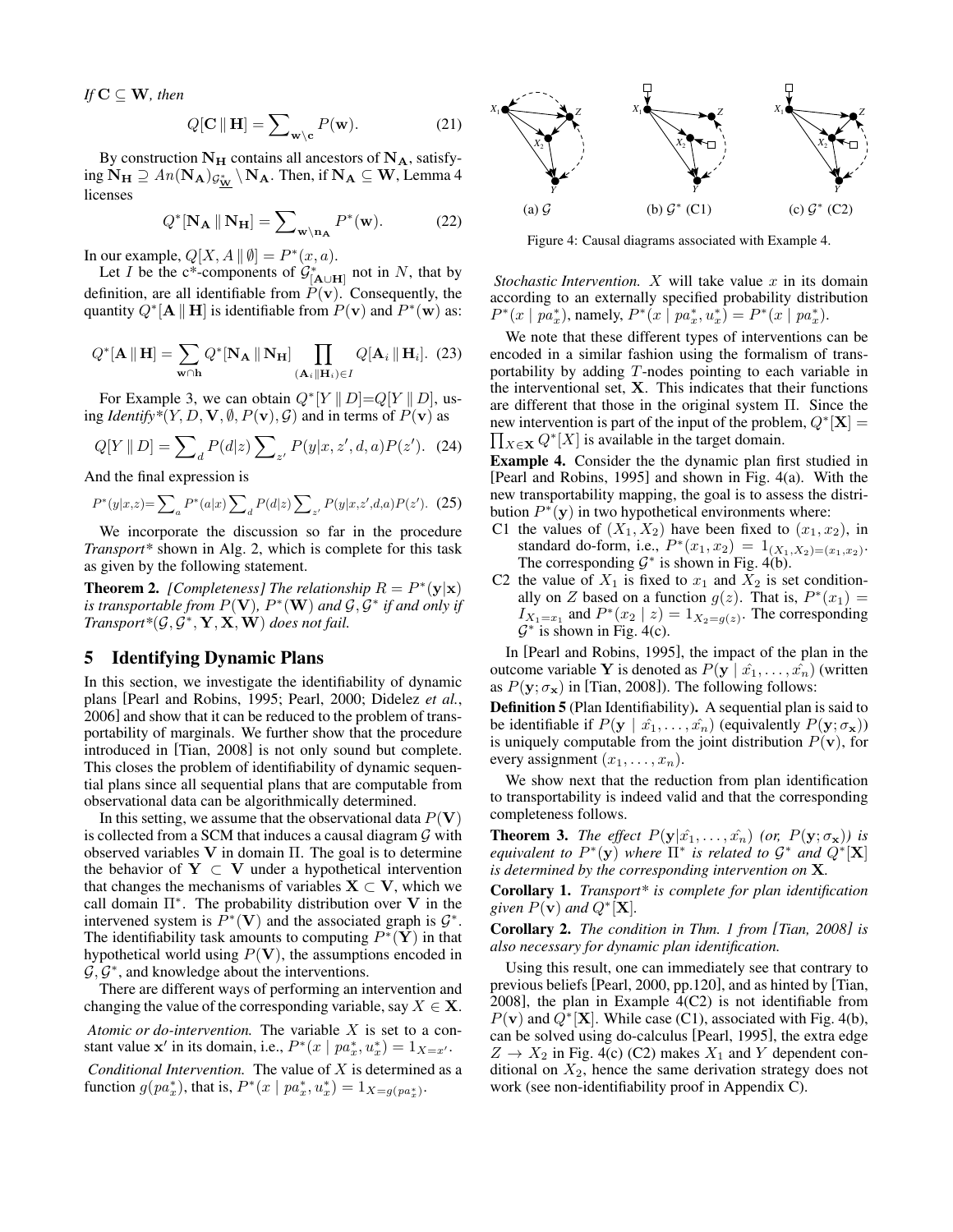# 6 Conclusions

We developed a procedure (Alg. [2\)](#page-4-5) that is complete (Thm. [2\)](#page-5-3) for the task of estimating a distribution  $P^*(y|\mathbf{x})$  in a target domain Π<sup>∗</sup> using limited data from Π<sup>∗</sup> and a probability distribution collected in a different source domain Π. The algorithm uses a canonical factorization of marginal and conditional distributions, and a procedure to identify such factors (Alg. [1](#page-3-2) & Thm. [1\)](#page-3-5). Also, we showed that identifying the effect of plans can be reduced to a statistical transportability task for which our method is complete (Thm. [3\)](#page-5-4). We hope that these results provide a better understanding of the assumptions and trade-offs involved in the construction of more robust and generalizable learning systems.

## Acknowledgments

This research was supported by grants from IBM Research, Adobe Research, NSF IIS-1704352, and IIS-1750807 (CA-REER). We thank Amin Jaber for useful discussion and feedback on a early version of this manuscript.

# References

- <span id="page-6-4"></span>[Aldrich, 1989] John Aldrich. Autonomy. *Oxford Economic Papers*, 41:15–34, 1989.
- <span id="page-6-6"></span>[Bareinboim and Pearl, 2012] Elias Bareinboim and Judea Pearl. Transportability of causal effects: Completeness Results. In *Proceedings of the 26th AAAI Conference on Artificial Intelligence*, CA, 2012. Department of Computer Science, University of California, Los Angeles.
- <span id="page-6-9"></span>[Bareinboim and Pearl, 2013] Elias Bareinboim and Judea Pearl. A general algorithm for deciding transportability of experimental results. *Journal of Causal Inference*, 1(1):107–134, 2013.
- <span id="page-6-10"></span>[Bareinboim and Pearl, 2014] Elias Bareinboim and Judea Pearl. Transportability from Multiple Environments with Limited Experiments: Completeness Results. In Z Ghahramani, M Welling, C Cortes, N D Lawrence, and K Q Weinberger, editors, *Advances in Neural Information Processing Systems 27*, pages 280–288. Curran Associates, Inc., 2014.
- <span id="page-6-2"></span>[Bareinboim and Pearl, 2016] Elias Bareinboim and Judea Pearl. Causal inference and the data-fusion problem. *Proceedings of the National Academy of Sciences*, 113(27):7345–7352, 2016.
- <span id="page-6-15"></span>[Dawid et al., 2010] A Philip Dawid, Vanessa Didelez, and others. Identifying the consequences of dynamic treatment strategies: A decision-theoretic overview. *Statistics Surveys*, 4:184–231, 2010.
- <span id="page-6-18"></span>[Didelez *et al.*, 2006] Vanessa Didelez, A Philip Dawid, and Sara Geneletti. Direct and indirect effects of sequential treatments. In *Proceedings of the Twenty-Second Conference on Uncertainty in Artificial Intelligence*, pages 138– 146. AUAI Press, 2006.
- <span id="page-6-20"></span>[Huang and Valtorta, 2008] Yimin Huang and Marco Valtorta. On the completeness of an identifiability algorithm for semi-Markovian models. *Annals of Mathematics and Artificial Intelligence*, 54(4):363–408, 2008.
- <span id="page-6-7"></span>[Lee and Honavar, 2013a] Sanghack Lee and Vasant Honavar. Causal Transportability of Experiments on Controllable Subsets of Variables: z-Transportability. In A Nicholson and P Smyth, editors, *Proceedings of the Twenty-Ninth Conference on Uncertainty in Artificial Intelligence (UAI)*, pages 361–370. AUAI Press, 2013.
- <span id="page-6-8"></span>[Lee and Honavar, 2013b] Sanghack Lee and Vasant Honavar. m-Transportability: Transportability of a Causal Effect from Multiple Environments. In M desJardins and M Littman, editors, *Proceedings of the Twenty-Seventh National Conference on Artificial Intelligence*, pages 583–590, Menlo Park, CA, 2013. AAAI Press.
- <span id="page-6-12"></span>[Magliacane *et al.*, 2018] Sara Magliacane, Thijs van Ommen, Tom Claassen, Stephan Bongers, Philip Versteeg, and Joris M Mooij. Domain Adaptation by Using Causal Inference to Predict Invariant Conditional Distributions. In *Advances in Neural Information Processing Systems*, pages 10846–10856, 2018.
- <span id="page-6-5"></span>[Pearl and Bareinboim, 2011] Judea Pearl and Elias Bareinboim. Transportability of Causal and Statistical Relations: A Formal Approach. In *Proceedings of the Twenty-Fifth Conference on Artificial Intelligence (AAAI-11)*, pages 247–254, Menlo Park, CA, 8 2011.
- <span id="page-6-3"></span>[Pearl and Mackenzie, 2018] Judea Pearl and Dana Mackenzie. *The Book of Why*. Basic Books, New York, 2018.
- <span id="page-6-14"></span>[Pearl and Robins, 1995] Judea Pearl and J M Robins. Probabilistic evaluation of sequential plans from causal models with hidden variables. In P Besnard and S Hanks, editors, *Uncertainty in Artificial Intelligence 11*, pages 444–453. Morgan Kaufmann, San Francisco, 1995.
- <span id="page-6-19"></span>[Pearl, 1995] Judea Pearl. Causal diagrams for empirical research. *Biometrika*, 82(4):669–688, 1995.
- <span id="page-6-0"></span>[Pearl, 2000] Judea Pearl. *Causality: Models, Reasoning, and Inference*. Cambridge University Press, New York, NY, USA, 2nd edition, 2000.
- <span id="page-6-11"></span>[Quiñonero-Candela et al., 2009] Joaquin Quiñonero-Candela, Masashi Sugiyama, Anton Schwaighofer, and Neil D Lawrence. *Dataset shift in machine learning*. The MIT Press, 2009.
- <span id="page-6-13"></span>[Rojas-Carulla *et al.*, 2018] Mateo Rojas-Carulla, Bernhard Schölkopf, Richard Turner, and Jonas Peters. Invariant models for causal transfer learning. *The Journal of Machine Learning Research*, 19(1):1309–1342, 2018.
- <span id="page-6-1"></span>[Spirtes *et al.*, 2001] Peter Spirtes, Clark N Glymour, and Richard Scheines. *Causation, Prediction, and Search*. MIT Press, 2nd edition, 2001.
- <span id="page-6-16"></span>[Tian and Pearl, 2002a] Jin Tian and Judea Pearl. A General Identification Condition for Causal Effects. In *Proceedings of the Eighteenth National Conference on Artificial Intelligence (AAAI 2002)*, pages 567–573, Menlo Park, CA, 2002. AAAI Press/The MIT Press.
- <span id="page-6-17"></span>[Tian and Pearl, 2002b] Jin Tian and Judea Pearl. On the Testable Implications of Causal Models with Hidden Variables. *Proceedings of the Eighteenth Conference on Un-*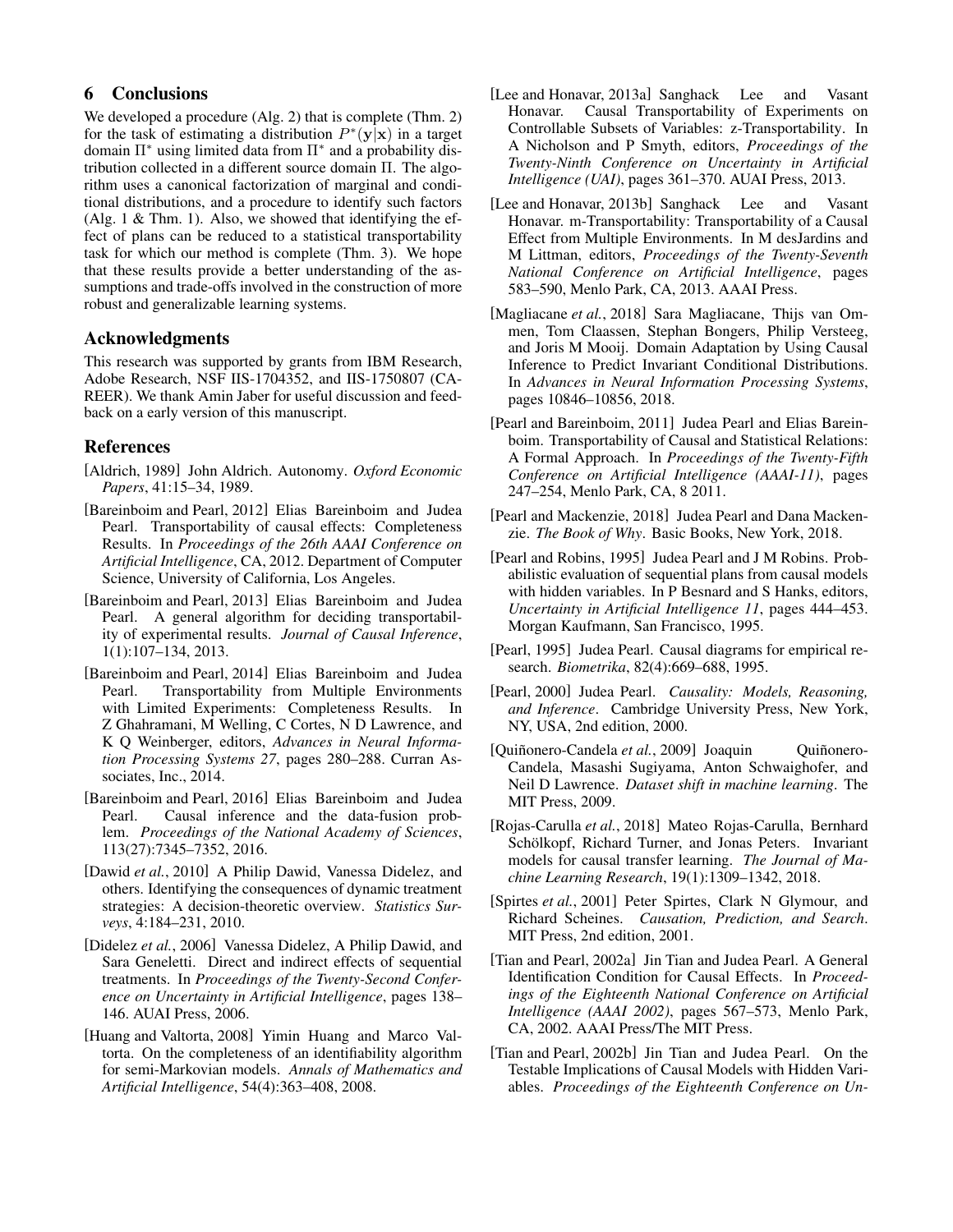*certainty in Artificial Intelligence (UAI-02)*, pages 519– 527, 2002.

- <span id="page-7-2"></span>[Tian, 2008] Jin Tian. Identifying Dynamic Sequential Plans. *Uncertainty in Artificial Intelligence*, 2008.
- <span id="page-7-3"></span>[Verma, 1993] Thomas Sadanand Verma. Graphical Aspects of Causal Models. Technical Report R-191, Cognitive Systems Laboratory, Computer Science Department, University of California, Los Angeles, Los Angeles, CA, 1993.
- <span id="page-7-0"></span>[Zhang et al., 2013] Kun Zhang, Bernhard Schölkopf, Krikamol Muandet, and Zhikun Wang. Domain adaptation under target and conditional shift. In *Proceedings of the 30th International Conference on International Conference on Machine Learning - Volume 28*, ICML'13, pages III–819–III–827. JMLR.org, 2013.
- <span id="page-7-1"></span>[Zhang et al., 2015] Kun Zhang, Mingming Gong, and Bernhard Scholkopf. Multi-source Domain Adaptation: A Causal View. In *Proceedings of the Twenty-Ninth AAAI Conference on Artificial Intelligence*, AAAI'15, pages 3150–3157. AAAI Press, 2015.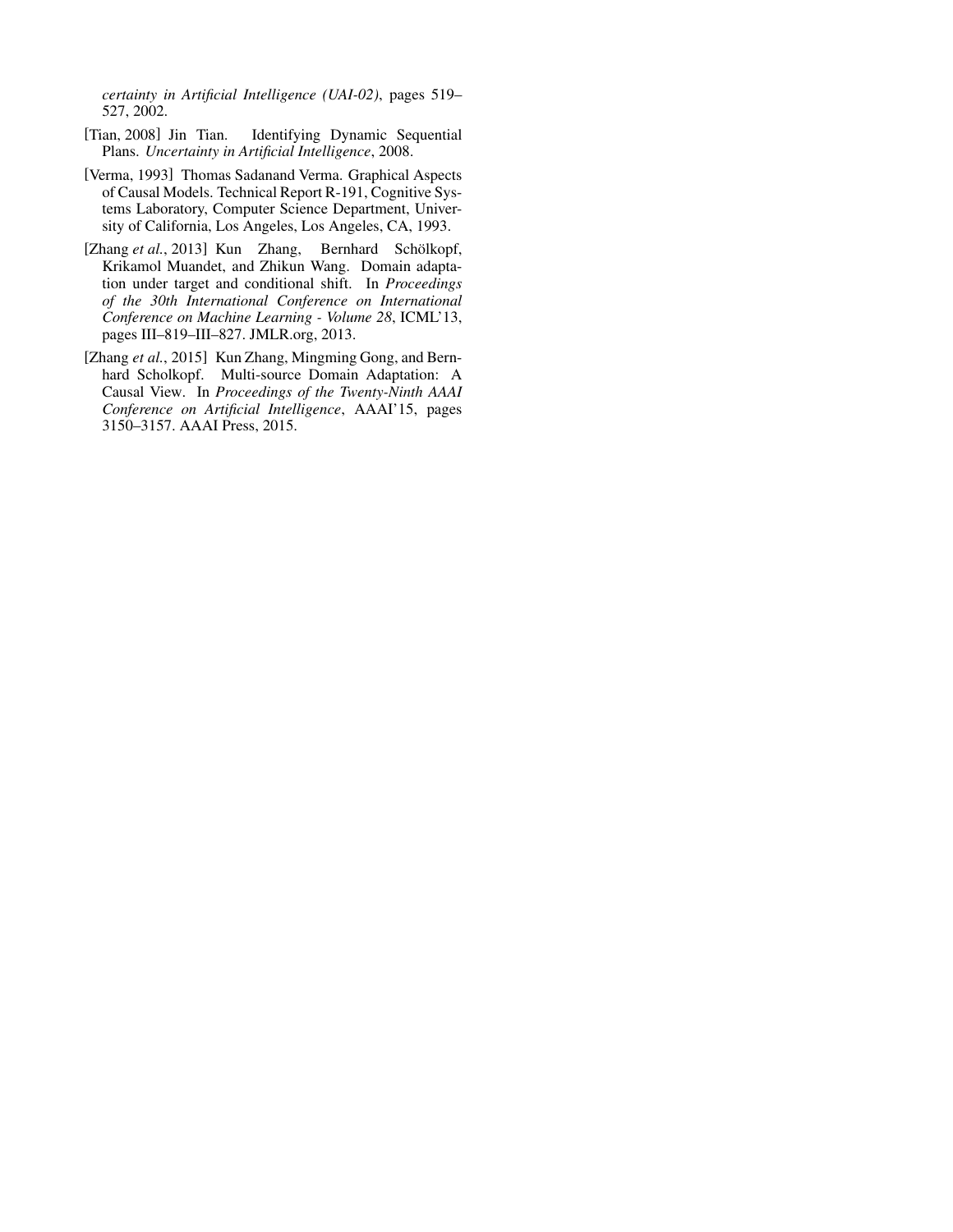# From Statistical Transportability to Estimating the Effect of Stochastic Interventions – Supplemental Material

## A Proofs for Section [3](#page-2-0)

In general, the following basic identities about c\*-factor will prove useful to our analysis.

#### Proposition 1. *For any SCM* M*, the next identities hold:*

$$
(i) Q[\mathbf{V} \parallel \emptyset](\mathbf{v}) = P(\mathbf{v}).
$$

- *(ii)*  $Q[\mathbf{C} \mid A\mathbf{n}(\mathbf{C}) \setminus \mathbf{C}](\mathbf{c}) = P(\mathbf{c})$ *.*
- *(iii)*  $Q[\mathbf{C} \Vert \mathbf{H}]$  *is a function of the values*  $pa(\mathbf{C} \cup \mathbf{H}) \setminus \mathbf{h}^2$  $pa(\mathbf{C} \cup \mathbf{H}) \setminus \mathbf{h}^2$

The first identify follows immediately from the definition of c\*-factor; the second identity says that the c\*-factor is equal to its joint distribution whenever we marginalize its corresponding ancestral set; the third notes that since each probability term appearing in a  $c^*$ -factor have  $v_i$  and  $pa_i$  as arguments, and all the unobservables and variables in H are summed out, the corresponding  $c^*$ -factor depends only on the values of the parents of the factor itself and the variables that were marginalized.

<span id="page-8-3"></span>**Lemma 5.** *Let*  $C, H \subseteq V$  *be two disjoint sets, then:* 

$$
Q[\mathbf{C} \|\mathbf{H}] = Q[\mathbf{C} \|\mathbf{H} \cap An(\mathbf{C})_{\mathcal{G}_{[\mathbf{C}\cup\mathbf{H}]}}].
$$
 (26)

*Proof.* Let  $\mathbf{A} = \mathbf{H} \cap An(\mathbf{C})_{\mathcal{G}_{[\mathbf{C}\cup\mathbf{H}]}}$  and  $\mathbf{B} = \mathbf{H} \setminus \mathbf{A}$ . Also let  $U_{\mathbf{A}} = U(\mathbf{C} \cup \mathbf{A})$  and  $U_{\mathbf{B}} = U(\mathbf{C} \cup \mathbf{H}) \setminus U_{\mathbf{A}}$ ; then

$$
Q[\mathbf{C} \parallel \mathbf{H}] = \sum_{u(\mathbf{C} \cup \mathbf{H}), h} \prod_{\{i \mid V_i \in \mathbf{C} \cup \mathbf{A}\}} P(v_i | pa_i, u_i) P(u_{\mathbf{A}})
$$

$$
\prod_{\{j \mid V_j \in \mathbf{B}\}} P(v_j | pa_j, u_j) P(u_{\mathbf{B}}). (27)
$$

By construction, no variable in  $\mathbf{B} \cup U_{\mathbf{B}}$  is in  $\bigcup_{V_i \in \mathbf{C} \cup \mathbf{A}} (Pa_i \cup$  $U_i$ , hence the sum over  $U_B$ , **B** can be pulled in after the first product:

$$
Q[\mathbf{C} \parallel \mathbf{H}] = \sum_{u_{\mathbf{A}}, \mathbf{a}} \prod_{\{i \mid V_i \in \mathbf{C} \cup \mathbf{A}\}} P(v_i | pa_i, u_i) P(u_{\mathbf{A}})
$$

$$
\sum_{u_{\mathbf{B}}, \mathbf{b}} \prod_{\{j \mid V_j \in \mathbf{B}\}} P(v_j | pa_i, u_j) P(u_{\mathbf{B}}), \quad (28)
$$

and since the second sum ranges over all variables in the scope of the corresponding product, it must be equal to one, giving

$$
Q[\mathbf{C} \|\mathbf{H}] = \sum_{u_{\mathbf{A}}, \mathbf{a}} \prod_{\{i \mid V_i \in \mathbf{C} \cup \mathbf{A}\}} P(v_i | pa_i, u_i) P(u_{\mathbf{A}}) \quad (29)
$$

$$
= Q[\mathbf{C} \parallel \mathbf{A}], \tag{30}
$$

 $\Box$ 

which is equal to the right hand side of Eq. [\(26\)](#page-8-1).

We note that marginalizing a variable in the set C from a  $c^*$ -factor is equivalent to move such variable to the set  $H$ , as stated below.

Lemma 6. *Let* C, H⊆V *be two disjoint sets and* E⊂C*, then:*

$$
\sum_{\mathbf{e}} Q[\mathbf{C} \parallel \mathbf{H}] = Q[\mathbf{C} \setminus \mathbf{E} \parallel \mathbf{H} \cup \mathbf{E}]. \tag{31}
$$

Proof. Summing both sides of Eq. [\(3\)](#page-2-4) over E leads to

$$
\sum_{\mathbf{e}} Q[\mathbf{C} \parallel \mathbf{H}] = \tag{32}
$$

 $\sum$  $u({\mathbf{C}} \cup {\mathbf{H}}),$ h,e  $\Pi$  $\{i|V_i\in \mathbf{C}\cup \mathbf{H}\}$  $P(v_i | pa_i, u_i) P(u(C \cup H)).$  (33)

Note that  $C \cup H \cup U(C \cup H) = (C \setminus E) \cup (H \cup E) \cup$  $U((\mathbf{C} \setminus \mathbf{E}) \cup (\mathbf{H} \cup \mathbf{E}))$ , hence the right hand side is exactly  $Q[\mathbf{C} \setminus \mathbf{E} \Vert \mathbf{H} \cup \mathbf{E}].$ П

For concreteness, consider marginalizing D from  $Q[Y, D \mid Z]$  in Fig. [2\(a\)\)](#page-3-1), which is equal to:

$$
\sum_{d} \sum_{u',z} P(z|c, u_1) P(d|u_3) P(y|z, d, u_4) P(u'),
$$

<span id="page-8-1"></span>which by definition is equal to  $Q[Y \mid Z, D]$ .

More generally, c\*-factors can be seen as generalization of the family relationships  $P(v_i|pa_i)$  for non-Markovian models such that the latent structure is taken into account. To obtain some intuition, consider again the c\*-factor in Eq. [\(4\)](#page-2-5), and note that D is marginalized and is not a parent or ancestor of  $Z$  or  $C$ , and  $U_3$  only appears on the term for  $D$ , so we can sum them out, yielding

$$
Q[Z \mid C, D] = \sum_{u_1, u_2, c} P(z|c, u_1) P(c|u_1, u_2) P(u_1, u_2) = Q[Z \mid C],
$$

that is,  $Q[Z \mid C,D]$  does not depend on D.

We are ready to discuss one central operation in the algebra of c\*-factors that is the computability of one c\*-factor in terms of other, larger ones. The next two lemmas generalize the results from [\[Tian and Pearl, 2002a\]](#page-6-16) shown in the context of c-factors (i.e., unmarginalized c\*-factors).

<span id="page-8-2"></span>Lemma 7 (Ancestral marginalization). *Let* E *be a set such that*  $\mathbf{E} = (A \hat{\mathbf{n}}(\mathbf{E})_{\mathcal{G}_{\text{[C\cup H]}}} \cap \mathbf{C})$  *with*  $\mathbf{E} \subseteq \mathbf{C} \subseteq \mathbf{V} \setminus \mathbf{H}$ *, then* 

$$
Q[\mathbf{E} \parallel \mathbf{H}] = \sum_{\mathbf{c} \setminus \mathbf{e}} Q[\mathbf{C} \parallel \mathbf{H}]. \tag{34}
$$

The set  $\{Y, Z, C, D\}$  in Fig. [2\(a\)](#page-3-1) is ancestral in G (i.e.,  $An(Y, Z, C, D) = \{Y, Z, C, D\}$ , therefore, by Lemma [7,](#page-8-2)

$$
Q[Y, Z, C, D \parallel \emptyset] = \sum_{a,b} Q[A, B, Y, Z, C, D \parallel \emptyset].
$$
 (35)

To illustrate further:  $\{Z\}$  is contains all its ancestors in  $\mathcal{G}_{[Y,Z,C,D]}$  intersecting  $\{Y,Z\}$  (shown in Fig. [2\(c\)\)](#page-3-1), so Lemma [7](#page-8-2) gives

$$
Q[Z \parallel C, D] = \sum_{y} Q[Y, Z \parallel C, D]. \tag{36}
$$

<span id="page-8-0"></span><sup>&</sup>lt;sup>2</sup>Recall that  $Pa(B) = Pa_b \cup B$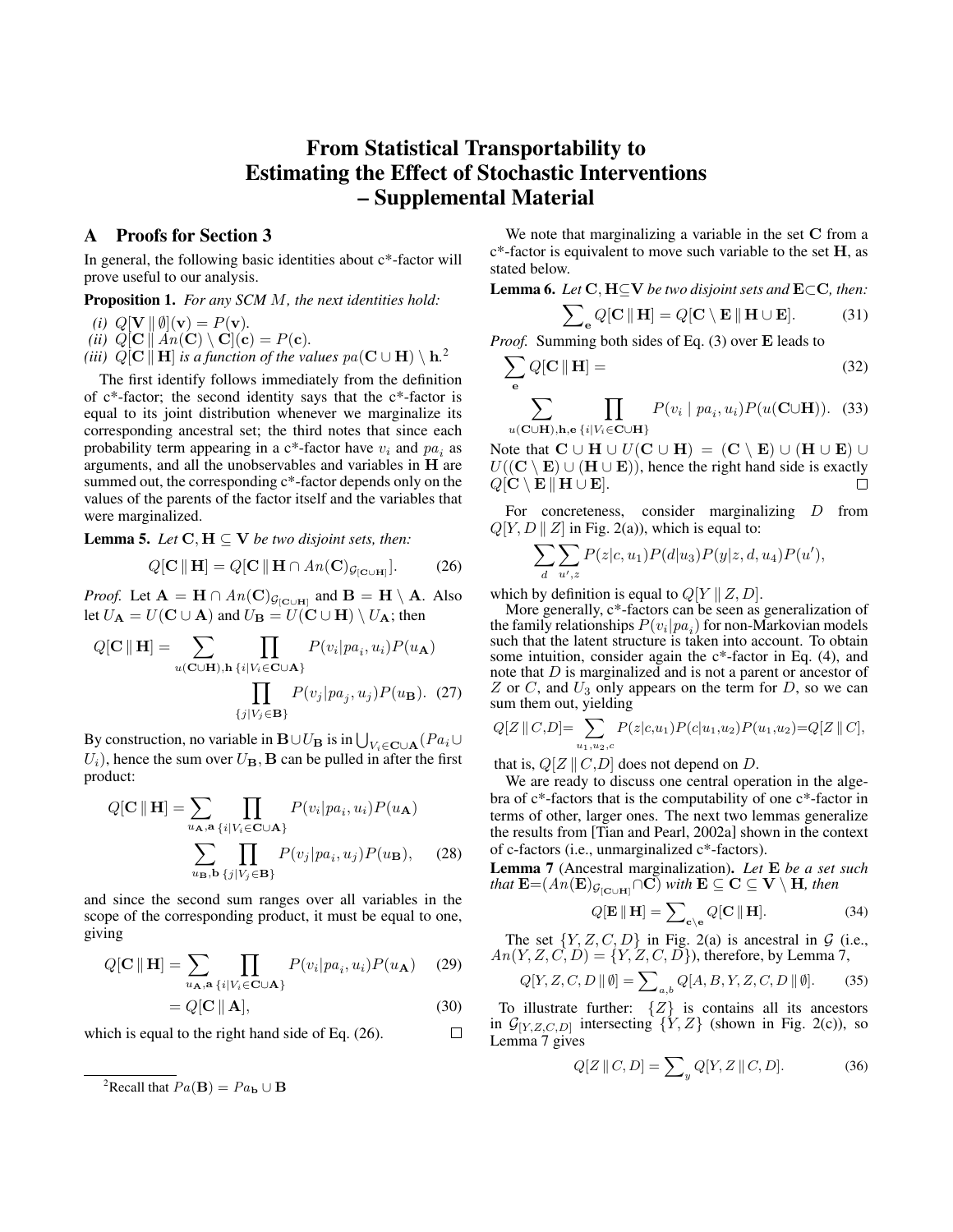Algorithm 3 Identify\*(C, H, T, L,  $Q$ ,  $G$ ) (extended)

Input: C⊆T⊆V, H⊆V $\setminus An(\mathbf{C})_{\mathcal{G}_{[\mathbf{C}\cup\mathbf{H}]}},$  L⊆V $\setminus An(\mathbf{T})_{\mathcal{G}_{[\mathbf{T}\cup\mathbf{L}]}},$  $Q = Q[\mathbf{T} \parallel \mathbf{L}]$ , graph G. Assuming  $\mathcal{G}_{[\mathbf{C} \cup \mathbf{H}]}$  and  $\mathcal{G}_{[\mathbf{T} \cup \mathbf{L}]}$  are composed of a single c\*-component.

**Output:** Expression for  $Q[\mathbf{C} \parallel \mathbf{H}]$  in terms of  $Q$  or Fail.

- 1:  $B = H \setminus L$ .
- 2: if  $B \neq \emptyset$  then
- 3: Let  $(C_1, H_1), (C_2, H_2), \ldots$  be the c\*-components of  $\mathcal G$  relative to B intersecting variables in C.
- 4: **return**  $\sum_{\mathbf{b}} \prod_i \text{Identity}^*(\mathbf{C}_i, \mathbf{H}_i, \mathbf{T}, \mathbf{L}, Q, Q)$
- 5: end if
- 6: Let  $\mathbf{A} \leftarrow An(\mathbf{C})g_{[\mathbf{T}\cup\mathbf{H}]} \cap \mathbf{T}$ .
- 7: if  $\mathbf{A} = \mathbf{C}$  then return  $Q[\mathbf{C} \, \| \, \mathbf{H}] = \sum_{\mathbf{t} \setminus \mathbf{c}} Q.$
- 8: if  $A = T$  then return *Fail*.
- 9: if  $A = C$  then
- 10: Let  $(T'||L')$  be the c\*-component containing C in  $\mathcal{G}_{[A\cup H]}$ relative to L.
- 11: Compute  $Q[\mathbf{T}' || \mathbf{L}']$  from  $Q[\mathbf{A} || \mathbf{H}] = \sum_{\mathbf{t} \setminus \mathbf{a}} Q$ , using Lemma [1](#page-2-3)[\(ii\).](#page-2-6)
- 12: return Identify  $(C, H, T', L', Q[T' || L'], \mathcal{G})$ .
- 13: end if

**Proposition 2.** *Let*  $C, H \subseteq V$  *and*  $T, L \subseteq V$  *be pairwise disjoint sets, if*  $C \cap L \neq \emptyset$  *or*  $C \setminus T \neq \emptyset$ ,  $Q[C \parallel H]$  *is not identifiable from*  $Q[T || L]$ *.* 

Marginalizing variables from a non-identifiable component does not help with identifiability. Define a direct ancestor set of C in G to be a set of variables A such that  $C \subseteq A \subseteq V$ , and if node  $W \in A$ , then  $W \in C$  or there is a directed path from  $W$  to a node in  $C$ , and all the nodes on that path are in A. Note that all ancestral sets of C are also direct ancestor sets. Lemma 6 in [\[Huang and Valtorta, 2008\]](#page-6-20) can be immediately shown in terms of c\*-factor identifiability.

**Lemma 8** (Set-subset identifiability). *Let*  $C, H \subset V$  *be disjoint subsets such that* C ∪ H *is a direct ancestor set of* C *in* G, then  $Q[\mathbf{C} \parallel \mathbf{H}]$  *is identifiable from*  $Q[\mathbf{V}]$  *in* G *if and only if*  $Q[\mathbf{C} \cup \mathbf{H}]$  *is identifiable from*  $Q[\mathbf{V}]$  *in G*.

*Proof.* (if) Suppose  $Q[C \cup H]$  is identifiable, then  $Q[\mathbf{C} \, \| \, \mathbf{H}] = \sum_h Q[\mathbf{C} \cup \mathbf{H}].$ 

(only if) Suppose  $Q[C \cup H]$  is not identifiable from  $Q[V]$  in  $G$ , then by [\[Huang and Valtorta, 2008,](#page-6-20) Lemma 6],  $Q[\mathbf{C} \Vert \mathbf{H}] = \sum_{\mathbf{h}} Q[\mathbf{C} \cup \mathbf{H}]$  is not identifiable from  $Q[\mathbf{V}]$  in G either.

[Tian and Pearl](#page-6-16) [\(2002a\)](#page-6-16) proposed an algorithm called *Identify* that was proven to be complete for the task of identifying a c-factor  $Q[\mathbf{C}]$  from another  $Q[\mathbf{T}]$  with  $\mathbf{C} \subset \mathbf{T}$  [\[Huang and](#page-6-20) [Valtorta, 2008\]](#page-6-20). We use this procedure as baseline and introduce the procedure *Identify\** (alg. [1\)](#page-3-2), which allows factors with marginalized variables. We show that *Identify\** is complete for this task of identifiability, namely,

**Theorem 1.**  $Q[\mathbf{C} \parallel \mathbf{H}]$  *is identifiable from*  $Q[\mathbf{T} \parallel \mathbf{L}]$  *in*  $\mathcal{G}$  *if and only if Identify\* returns an expression for it.*

*Proof.* (if) The soundness of *Identify\** follows from Lemma [1](#page-2-3) and the soundness of *Identify* [\[Tian and Pearl, 2002a;](#page-6-16) [Huang](#page-6-20) [and Valtorta, 2008\]](#page-6-20), since after line [5](#page-3-6) *Identify\** is equivalent to *Identify* only that it treats summed out variables as unobservables.

(only if) The procedure fails in line [8](#page-9-0) if  $H = L$  and all variables in T are ancestors of C in  $G_{\text{[T\cup H]}}$ , and both that graph and  $G_{\text{C}\cup\text{H}}$  are made of a single c<sup>\*</sup>-component. This is equivalent to  $Q[\mathbf{C}]$  being not identifiable from the projection [\[Verma, 1993\]](#page-7-3) of  $\tilde{G}$  over the variables in **T** summing out **H**, call it  $\mathcal{G}(\mathbf{T})$ . This means that there exists two models  $M_1, M_2$ for  $G(T)$  such that they match in  $P(\mathbf{t})$  but  $Q^{M_1}[\mathbf{C}](\mathbf{t}) \neq$  $Q^{M_2}[\mathbf{C}](\mathbf{t})$ , for some configuration t.

<span id="page-9-0"></span>Let  $H_1 < H_2 < \ldots < H_k$  be a topological order on the variables in H in  $\mathcal{G}$ . We can extend  $M_1^j$  and  $M_2^j$  to obtain models with a set of observable variables equal to  $\mathbf{T} \cup \{H_k, H_{k-1}, \ldots, H_j\}$ , matching in  $P(\mathbf{t})$  but with different  $Q^{M_1^j}[\mathbf{C}\, \| \, H_k, H_{k-1}, \dots, H_1](\mathbf{t}, h_k, h_{k-1}, \dots, h_1) \, \neq$  $Q^{M_2^j}[\mathbf{C} \, \| \, H_k, H_{k-1}, \dots, H_1](\mathbf{t}, h_k, h_{k-1}, \dots, h_1)$  by introducing one  $H_i$  at a time in reverse topological order.

This implies that some  $Q[\mathbf{C}_i \, \| \, \mathbf{H}_i]$  is not identifiable from  $Q[T || L]$ . It follows that the product in line [4](#page-3-7) is also not identifiable from the same Q.  $\Box$ 

## A.1 Query Decomposition

**Lemma 2.** *Let*  $Y, X \subseteq V$  *be disjoint sets of variables, then* 

$$
P(\mathbf{y} \mid \mathbf{x}) = Q[\mathbf{A} \parallel \mathbf{H}]/Q[\mathbf{A} \setminus \mathbf{Y} \parallel \mathbf{H} \cup \mathbf{Y}], \quad (16)
$$

*where*  $(A \setminus Y \parallel H \cup Y)$  *is the union of the c\*-components of*  $\mathcal{G}_{[An(\mathbf{Y}\cup\mathbf{X})]}$ *, relative to* **X***, intersecting the variables in* Y*.* 

*Proof.* Let  $\mathbf{F} = An(\mathbf{Y} \cup \mathbf{X}) \setminus (\mathbf{Y} \cup \mathbf{X})$ , using Lemma [1,](#page-2-3) and by construction we have that  $Q[X \mid F \cup Y]$  factorizes as  $Q[\mathbf{X} \setminus \mathbf{A} \Vert \mathbf{F} \setminus \mathbf{H}]Q[\mathbf{A} \setminus \mathbf{Y} \Vert \mathbf{H} \cup \mathbf{Y}],$  and the first factor is not a function of Y. Similarly,  $Q[Y \cup X \mid F \setminus Y]$  factorizes as  $Q[\mathbf{X} \setminus \mathbf{A} \parallel \mathbf{F} \setminus \mathbf{H}]Q[\mathbf{A} \parallel \mathbf{H}]$ , hence

$$
P(\mathbf{y} \mid \mathbf{x}) = \frac{P(\mathbf{y}, \mathbf{x})}{P(\mathbf{x})} = \frac{Q[\mathbf{Y} \cup \mathbf{X} \parallel \mathbf{F} \setminus \mathbf{Y}]}{Q[\mathbf{X} \parallel \mathbf{F} \cup \mathbf{Y}]}
$$
(37)

$$
= \frac{Q[\mathbf{X} \setminus \mathbf{A} \parallel \mathbf{F} \setminus \mathbf{H}]Q[\mathbf{A} \parallel \mathbf{H}]}{Q[\mathbf{X} \setminus \mathbf{A} \parallel \mathbf{F} \setminus \mathbf{H}]Q[\mathbf{A} \setminus \mathbf{Y} \parallel \mathbf{H} \cup \mathbf{Y}]}.
$$
 (38)

Cancelling the first factor in numerator and denominator proves the conclusion.  $\Box$ 

## B Proofs for Section [4](#page-3-0)

Lemma 3. *[C\*-invariance] Let* G, G <sup>∗</sup> *be a pair of graphs for*  $\langle M, M^* \rangle$ *, then*  $Q^*[\mathbf{C} \parallel \mathbf{H}] = Q[\mathbf{C} \parallel \mathbf{H}]$  *if*  $\mathcal{G}^*$  *does not contain a selection node*  $T_i$  *pointing to any*  $V_i \in \mathbf{C} \cup \mathbf{H}$ *.* 

*Proof.* From the definition of  $Q[. || .]$ , we have

<span id="page-9-1"></span>
$$
Q^*[\mathbf{C} \parallel \mathbf{H}](\mathbf{v}) = \sum_{u(\mathbf{C} \cup \mathbf{H}), \mathbf{h} \{i \mid V_i \in \mathbf{C} \cup \mathbf{H}\}} P^*(v_i|pa_i, u_i) P^*(u(\mathbf{C} \cup \mathbf{H})). \quad (39)
$$

A selection node T in  $\mathcal{G}^*$  points to a variable in  $V_i \in \mathbf{C} \cup \mathbf{H}$ only if  $f_i^* \neq f_i$  or if  $P^*(U_i) \neq P(U_i)$ . Thus, the absence of  $T_i \rightarrow V_i$  implies  $P^*(v_i \mid pa_i, u_i) = P(v_i \mid pa_i, u_i)$  and  $P^*(u_i) = P(u_i)$ . Then, every term in equation [\(39\)](#page-9-1) is the same in both domains, and the claim follows.□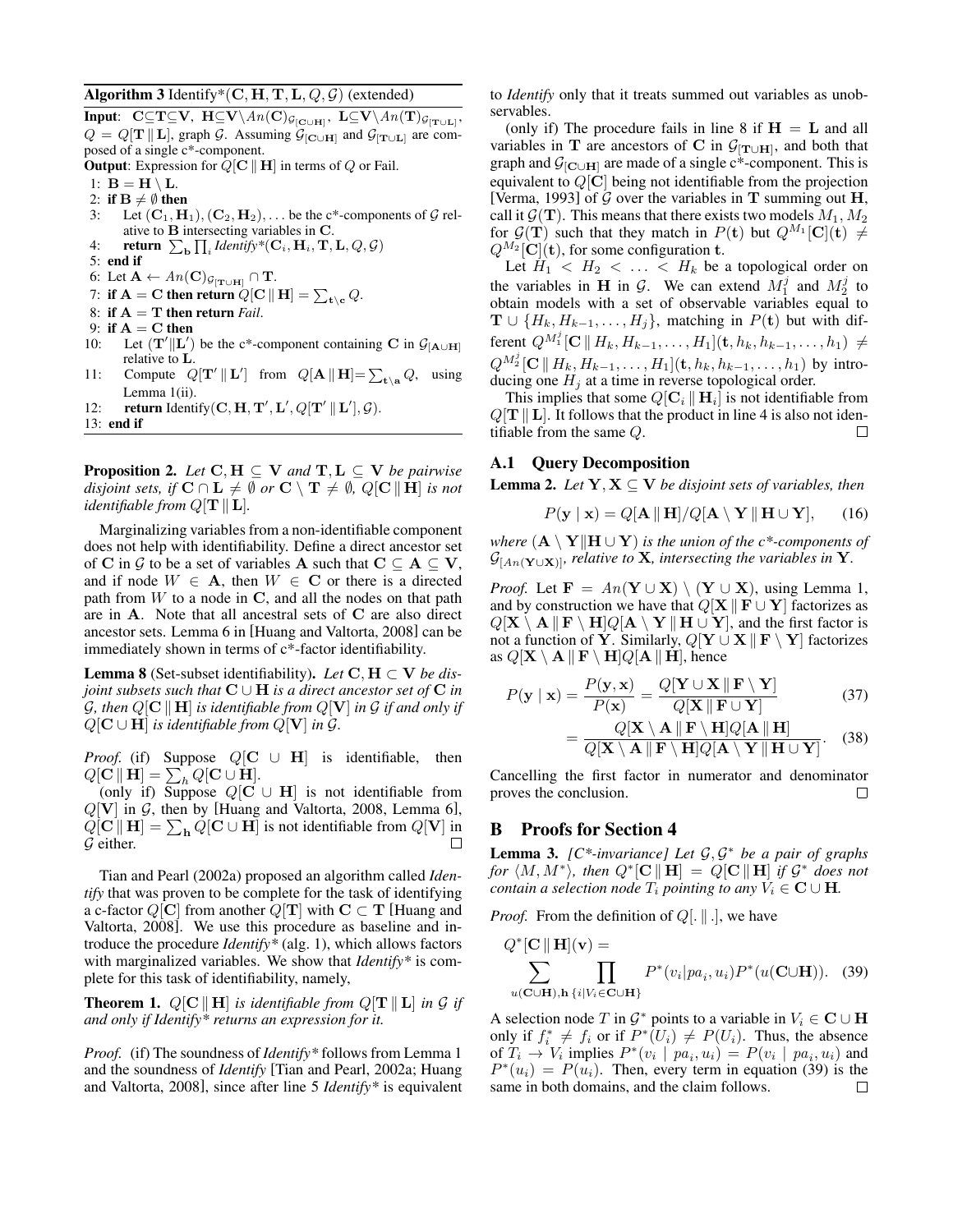**Lemma 4.** *Given a causal diagram*  $\mathcal{G}$ *, let*  $\mathbf{C}, \mathbf{H} \subset \mathbf{V}$  *be two disjoint subsets and*  $W \subset V$  *such that*  $H \supseteq An(C)_{G_W} \setminus C$ *. If*  $C \subseteq W$ *, then* 

$$
Q[\mathbf{C} \parallel \mathbf{H}] = \sum_{\mathbf{w} \setminus \mathbf{c}} P(\mathbf{w}). \tag{21}
$$

*Proof.* We have

$$
P(\mathbf{w}) = Q[\mathbf{W} \mid An(\mathbf{W}) \setminus \mathbf{W}] \tag{40}
$$

$$
\sum_{\mathbf{w}\backslash\mathbf{c}} P(\mathbf{w}) = Q[\mathbf{W} \cap \mathbf{C} \mid A\mathbf{n}(\mathbf{W}) \backslash \mathbf{W} \cup (\mathbf{W}\backslash \mathbf{C})], \quad (41)
$$

since  $C \subset W$  it follows

$$
\sum_{\mathbf{w}\setminus\mathbf{c}} P(\mathbf{w}) = Q[\mathbf{C} \parallel An(\mathbf{W}) \setminus \mathbf{C}], \tag{42}
$$

and  $An(\mathbf{C}) \subseteq An(\mathbf{W})$ . Also  $\mathbf{H} \subseteq An(\mathbf{C})_{\mathcal{G}_{\mathbf{W}}}$  implies  $\mathbf{H} \subseteq$  $An(C) \subseteq An(W)$ . Then,  $(C \cup H) \subseteq An(W)$  and since C and H are disjoint; it follows that  $An(\mathbf{W}) \setminus \mathbf{C} \supseteq \mathbf{H}$ . By Lemma [5](#page-8-3) the right hand side is equal to the left hand side of Eq. [\(21\)](#page-5-5) and the conclusion follows.  $\Box$ 

<span id="page-10-0"></span>Lemma 9. *If there exist a directed path between a variable* in a non-transportable  $c^*$ -factor  $Q^*\tilde{[A} \|\tilde{H}\|$  to some  $A \in \mathbf{A}$ in  $\mathcal{G}^*_{[\mathbf{A}\cup\mathbf{H}]\mathbf{A}\cup(\mathbf{W}\cap\mathbf{H})}$ *, then*  $Q^*[\mathbf{A}\|\mathbf{H}]$  *is not transportable.* 

*Proof.* Let  $\overline{p}$  be such directed path with variables  $\square \rightarrow L_1 \rightarrow$  $L_2 \rightarrow \cdots \rightarrow L_k$  with  $L_k = A$ , and note that it does not involve any variable in W. Then fix two models  $M_1^*$  and  $M_2^*$  with different  $Q^*[\tilde{A} \|\tilde{H}]$  and the same  $P^{M_i^*}(l_j \mid pa_{l_j})$  $= P^{M_i}(l_j \mid pa_{l_j})$  for  $i=1,2, j=2,\ldots,k$ , making sure that each distribution is a one to one mapping from  $pa_i$  to  $l_i$ . Also, for  $V_i \notin \overline{p}$  let  $P^{M_i*}(v_i \mid pa_i) = 1/2, i = 1, 2$ . Let  $\alpha =$  $(1/2)^{|V|-k}$ , then:

$$
Q^*[\mathbf{A} \parallel \mathbf{H}] = \sum_{\mathbf{l} \setminus \mathbf{a}} \alpha Q^*[\mathbf{L} \parallel \emptyset]
$$
(43)  

$$
= \alpha \sum_{\mathbf{l} \setminus \mathbf{a}} Q^*[\tilde{\mathbf{A}} \parallel \tilde{\mathbf{H}}](\mathbf{a}, \mathbf{h}) \prod_{j=2}^k P(l_j | pa_{l_{j-1}}).
$$
(44)

Define  $f(j) = \sum_{l_j=1} P(l_j | pa_{j-1}) f(j-1), j \in \{2, ..., k\}$ and  $f(1) = P^*(l_1|pa_{l_1})$ . By construction, each  $f(j)$  is a oneto-one mapping, so if  $f(1)$  is different for some value of  $L_1$ ,  $f(k)$  is different between the models for some  $L_k = A$ .  $\Box$ 

<span id="page-10-1"></span>**Lemma 10.** Let  $N_A$  and  $N_H$  be defined as in Transport<sup>\*</sup>. *If*  $Q^*$ [**N**<sub>A</sub>  $\parallel$ **N**<sub>H</sub>] *is not transportable by Lemma [4,](#page-4-4) the query*  $P^*(y \mid x)$  *is not transportable.* 

*Proof.* This is the case if there exists some variable in  $N_A$ that is not in W. Since every element in  $A \cup H$  is an ancestor of **A** in  $\mathcal{G}_{\mathbf{W}}^*$  This means that there exists a directed path from some  $L_1 \in \mathbf{N}_A$  to some  $A \in \mathbf{A}$  and by Lemma [9](#page-10-0) then  $Q[A \parallel H]$  is not transportable.  $\Box$ 

**Theorem 2.** [Completeness] The relationship  $R = P^*(y|x)$ is transportable from  $P(\mathbf{V})$ ,  $P^*(\mathbf{W})$  and  $\mathcal{G}, \mathcal{G}^*$  if and only if  $Transport*(\mathcal{G}, \mathcal{G}^*, \mathbf{Y}, \mathbf{X}, \mathbf{W})$  does not fail.

*Proof.* (if) The soundness of Transport\* follows from the discussion in this section, particularly Lemma [1,](#page-2-3) [3,](#page-4-6) [4](#page-4-4) and the soundness of Identify\*.

(only if) The procedure fails if there exists some variable in  $N_A$  that is not in W. Then by Lemma [10](#page-10-1) we have that  $Q[A \parallel H]$  is not transportable.  $\Box$ 

## C Proofs for Section [5](#page-5-0)

**Theorem 3.** *The effect*  $P(y|\hat{x}_1,\ldots,\hat{x}_n)$  *(or,*  $P(y;\sigma_x)$ *) is equivalent to*  $P^*(y)$  *where*  $\Pi^*$  *is related to*  $G^*$  *and*  $Q^*[\mathbf{X}]$ *is determined by the corresponding intervention on* X*.*

*Proof.* The target domain  $\Pi^*$  and the corresponding diagram  $G^*$  match exactly the original system  $\Pi$  under the specified intervention. Therefore, transporting the distribution  $P^*(y)$ from  $P(\mathbf{v})$  and  $Q^{\ast}[\mathbf{X}]$  is equivalent to identifying the plan effect. If  $P^*(y)$  is not transportable, it implies that there exists two pairs of models  $\overline{M}_1$ ,  $\overline{M}_2$  and  $\overline{M}_1^*$ ,  $\overline{M}_2^*$  such that  $M_1$  and  $M_2$  are compatible with G and induce the same  $P(\mathbf{v})$ . Then, after the plan intervention,  $M_1^*$  and  $M_2^*$  compatible with  $\mathcal{G}^*$ , but  $P^{\tilde{M}_1^*}(\mathbf{y}) \neq P^{M_2^*}(\mathbf{y})$  for some particular instantiation  $Y = y$ . These models constitute a proof of the non-identifiability of the plan as contemplated in [\[Pearl,](#page-6-0) [2000\]](#page-6-0).  $\Box$ 

**Example 5.** The plan considered in Example  $4(C2)$  is not identifiable from  $\overline{P}(\mathbf{v})$  and  $Q^*[\mathbf{X}]$ . We have that  $P^*(y)$  can be written as

$$
P^*(y) = \sum_{x_1, x_2, z} Q^*[X_1]Q^*[X_2]Q[Z, Y].
$$
 (45)

From [\[Huang and Valtorta, 2008\]](#page-6-20) we have that  $Q[Z, Y]$  is not identifiable from  $P(x_1, x_2, z, y) = Q[\mathbf{V}]$ . This means that there exists two models  $M_1$  and  $M_2$ , compatible with  $\mathcal{G}$ , that induce the same  $P(\mathbf{v})$  but for some  $\mathbf{v}' = (x'_1, x'_2, z', y')$ we have  $Q^1[Z, Y](\mathbf{v}') = a, Q^2[Z, Y](\mathbf{v}') = b$  with  $a \neq b$ . Assume, without loss of generality that  $a > b$ . Then consider the intervention  $do(X_1 = x_1'), do(X_2 = g(x_1, z))$  with

$$
g(x_1, z) = \begin{cases} x'_2, & \text{if } (x_1, z) = (x'_1, z')\\ \text{other than } x'_2, & \text{if } (x_1, z) \neq (x'_1, z') \end{cases} . \tag{46}
$$

We will extend a strategy used by [\[Huang and Valtorta, 2008\]](#page-6-20) to construct two models  $M'_1$  and  $M'_2$  where the domain of Y is  $\mathcal{D}_Y \times \{0,1\}$ , where  $\mathcal{D}_Y$  is the domain of Y in  $M_1, M_2$ . Let  $F(x_2)$  be a probability function from  $\mathcal{D}_{X_2}$  to  $\{0, 1\}$ , such that  $P(F(x_2) = i) > 0, i = 0, 1$  and  $P(F(x_2) = 0) =$  $1 - P(F(x_2) = 1)$ . In  $M'_i$ ,  $i = 1, 2$  we define:

$$
P_i^{M_i'}((y,k)|x_2) = P^{M_i}(y|x_2)P(F(x_2) = k). \tag{47}
$$

And for  $V_j \in \{X_1, X_2, Z\}$  let  $P^{M_i'}(v_j|pa_j) = P^{M_i}(v_j|pa_j)$ . We can verify that

$$
P^{M'_{1}}(\mathbf{v} \setminus y, (y, k))
$$
  
=  $Q^{M'_{1}}[\mathbf{V} \setminus \{Y\}, (Y, K)](\mathbf{v} \setminus y, (y, k))$  (48)  
=  $Q^{M_{1}}[\mathbf{V} \setminus \{Y\}, (Y, K)](\mathbf{v})P(F(x_{2}) = k)$  (49)

$$
= Q^{M_2}[\mathbf{V} \setminus \{Y\}, (Y, K)](\mathbf{v}) P(F(x_2) = k) \quad (50)
$$

$$
= Q^{M'_2}[\mathbf{V} \setminus \{Y\}, (Y, K)](\mathbf{v} \setminus y, (y, k)) \tag{51}
$$

$$
=P^{M'_2}(\mathbf{v}\setminus y,(y,k)).\tag{52}
$$